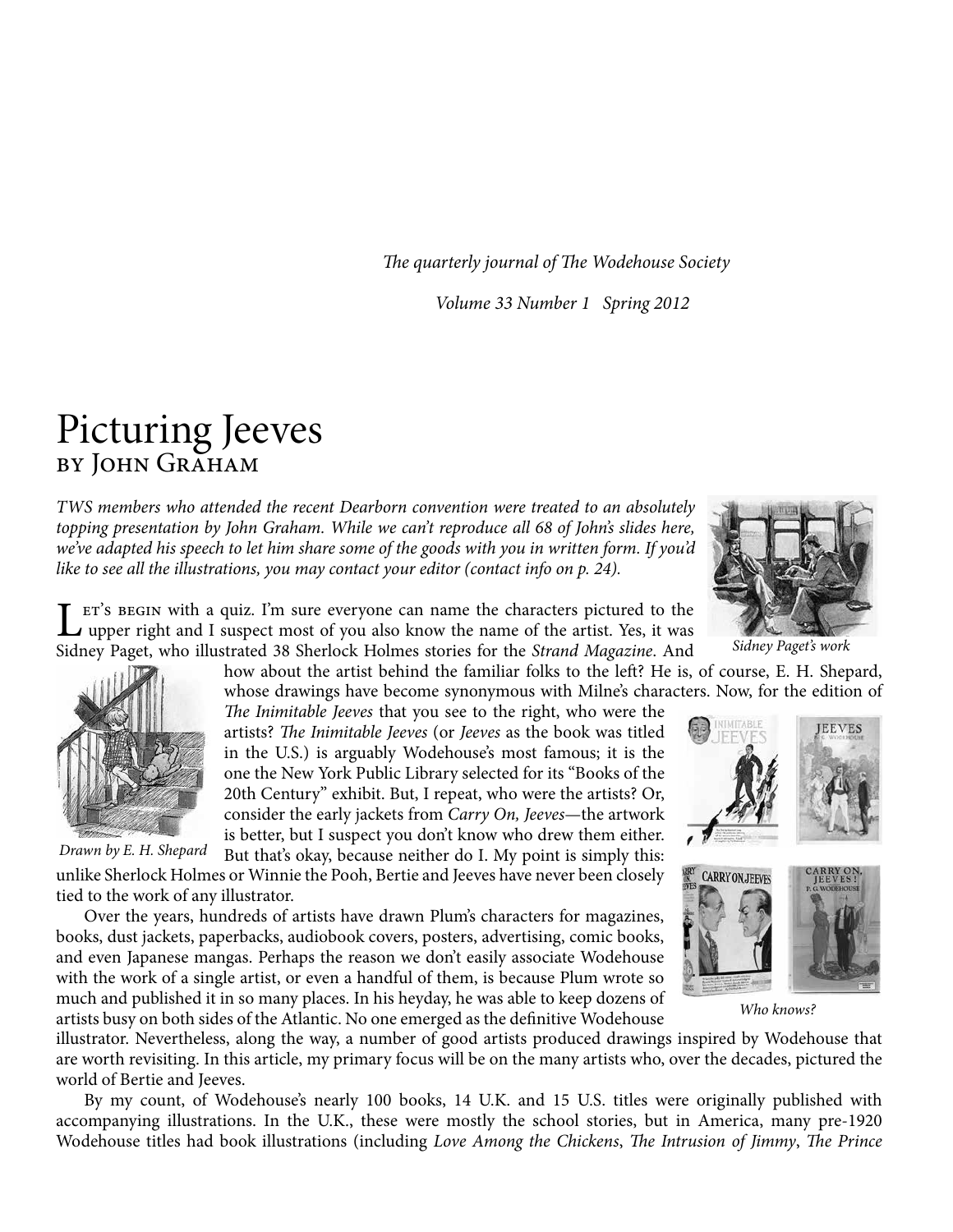*and Betty*, *The Little Nugget*, *Something New*, *Uneasy Money*, and *Piccadilly Jim*). In 1932, Doubleday Doran published *Hot Water* with a colorful dust wrapper and seven simple line drawings by Rea Irvin, who had created the iconic man-about-town Eustace Tilley for the *New Yorker* magazine. There were only two Jeeves books with illustrations. Paul Galdone, a Hungarian immigrant best known for illustrating children's books, drew *Joy in the Morning*, and Hal McIntosh, a Scottish-Canadian artist, did *The Mating Season*.

With books, the most obvious place to find artwork is the dust jacket. It is clear from his letters that Wodehouse did not hold a particularly high opinion of the jackets issued by his main British publisher, Herbert Jenkins. Writing to his friend Bill Townend in 1945, Plum says: "It is nice to feel that the Jenkins people want me . . . it is only their jackets that jar one, and I suppose you are apt to get a pretty foul jacket from any popular publisher. I sometimes wish I were one of those dignified birds whose books came out in grey wrappers with the title and author's name on them and nothing else.



*Not Plum's favorite*

it is true that Herbert Jenkins rarely employed first-rate talents, although one well-known British artist, W. Heath Robinson, produced the jacket for *If I Were You*. If it looks like there are a lot of spray bottles and tonics in this barber shop, it might help you to know that Heath Robinson was the Rube Goldberg of the U.K., famous for drawing pictures of unnecessarily complicated machinery.

The only dust jacket we know that Wodehouse particularly liked was the one Faber and Faber produced for *Louder and Funnier*. The artwork is by Rex Whistler, who was both a muralist and book illustrator. His dust jackets were famous for their old-fashioned style and ornate baroque borders.

God may have forgiven Herbert Jenkins Ltd. for the jacket of *Meet Mr. Mulliner*, but I never shall." I don't know why Wodehouse singled out Mr. Mulliner for particular disdain, but



*W. Heath Robinson*



*Plum preferred*

Up until the Second World War, it is probably fair to say that more readers got their Wodehouse from magazines than anywhere else, since just about everything he wrote appeared there first. McIlvaine's bibliography records 153 different magazines with Wodehouse stories, and the 2001 *Addendum* has added many more titles to the list; as a result, the total number of illustrators who drew a Wodehouse story is impossible to guess. The *Strand* magazine alone employed 27 different artists to illustrate the over 200 stories he published there. By the way, although Sidney Paget never illustrated a Wodehouse story, E. H. Shepard did. Shepard drew five of Plum's stories for the *Strand*, including "The Rough Stuff."

As you know, the earliest Jeeves stories appeared in the *Saturday Evening Post* in the U.S. If we count 1915's "Extricating Young Gussie" as part of the official canon, then the first artist to illustrate a Jeeves story was Martin Justice. Justice sketched Bertie (Mannering-Phipps) and his Aunt Agatha, but did not draw Jeeves—which is hardly surprising since Jeeves barely enters the story. The credit for the first picture of Jeeves and of Bertie Wooster goes to Tony Sarg, who illustrated both "Leave It to Jeeves" and "The Aunt and the Sluggard" for the *Post* in 1916. Sarg's Bertie is quite old and rather pudgy; his Jeeves is tall, thin and dignified. Of course, one has to remember that at this early stage, Sarg had little by way of character description to build on; Bertie tells



*Tony Sarg's pudgy Bertie*

us that "Jeeves is a tallish man, with one of those dark, shrewd faces," but he says little about himself, other than admitting: "I'm a bit short on brain myself; the old bean would appear to have been constructed more for ornament than for use, don't you know."

Tony Sarg was born in Guatemala in 1882 to German parents. He eventually moved to London and then on to New York City, where he did graphic design for advertisers and magazine publishers. Said to be fascinated by marionettes, he designed some of the first balloon puppets for the Macy's Thanksgiving Day parade. He never illustrated any more Jeeves stories after 1916, but he did draw some of Plum's golf stories for *McClure's*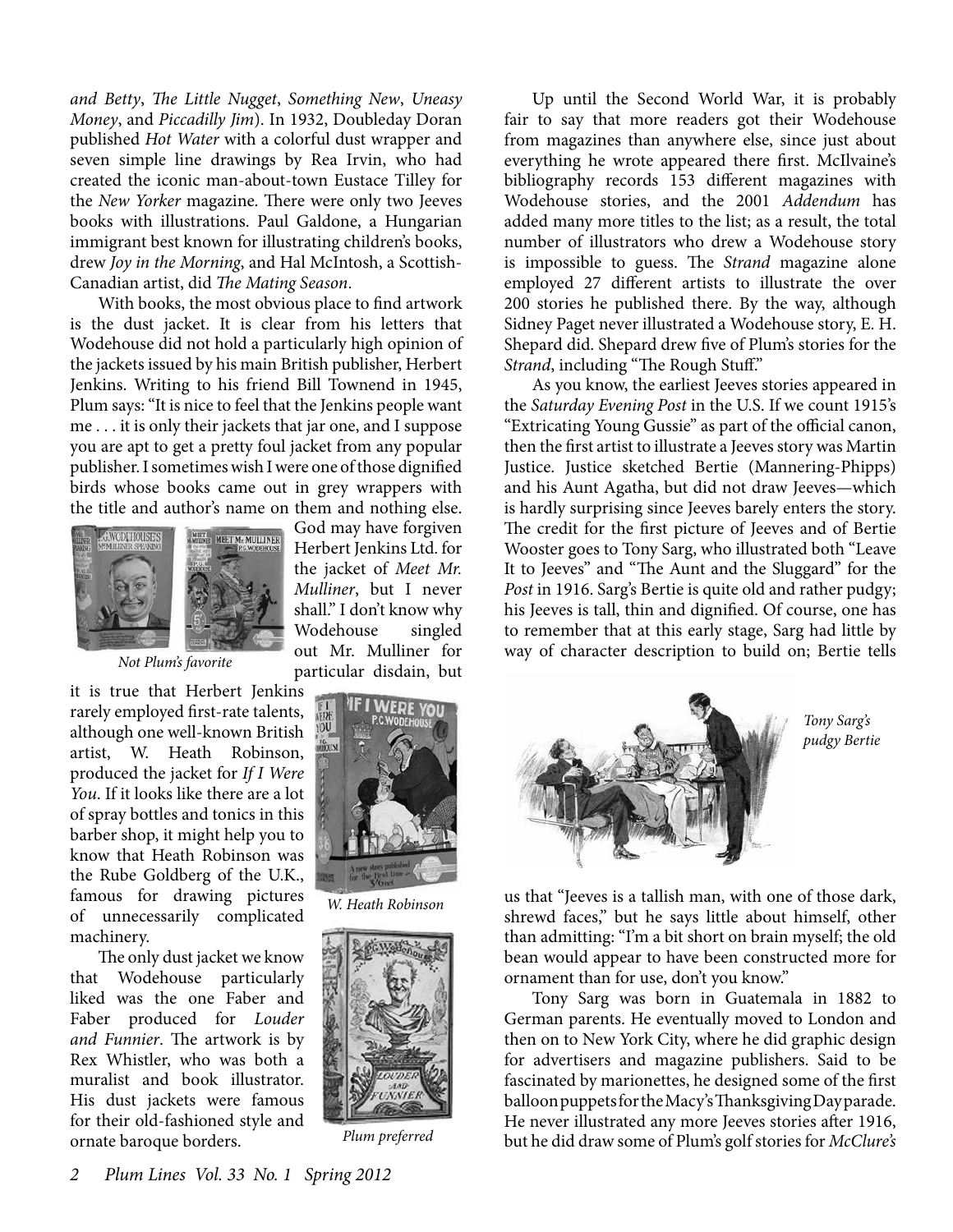

*Alfred Leete's Jeeves and Bertie*

magazine in the 1920s.

In the U.K., the first six Jeeves stories appeared in the *Strand* between January 1916 and August 1918. All

six were illustrated by Alfred Leete. Above you can see Leete's very first drawing of Jeeves and an early look at Bertie. Leete always pictures Jeeves with a military bearing and prominent forehead. This later characteristic probably stems from a line in "Jeeves and the Unbidden Guest." On hearing that Lady Malvern's son Wilmot has landed in prison, Bertie tells us: "A chappie has to be a lot broader about the forehead than I am to handle a jolt like this." Needless to say, Jeeves could handle the jolt and has the forehead to prove it. Leete's Bertie is that he is not chubby, but he is still too old for my taste. Leete illustrated only six Jeeves stories, but he drew 21 Wodehouse stories in all, including two Reggie Peppers and *The Man of Means*. Leete is notable for another reason: although the work is uncredited, I think it is pretty clear he drew the dust jacket art for the first Jeeves book, *My Man Jeeves*, in 1919. He probably also did the covers for several later reprints.

At the *Strand*, Alfred Leete illustrated stories for 36 different authors. In 1914, he drew a cover for the magazine *London Opinion* featuring Lord Kitchener, which became the iconic World War I British recruiting poster "Your Country Needs You." Leete died in 1933, but his last Wodehouse book cover did not appear until much later. In the 1990s, Penguin borrowed the upper lefthand corner of a poster Leete had done for the London Underground in the 1920s for their paperback reprint of *The Code of the Woosters*. As such, I think we can credit Leete with having the longest career of any Wodehouse illustrator.

Back in the U.S., the *Post* switched illustrators for their next three Jeeves stories. The new artist was



*Henry Raleigh depicts the prize-giving scene from* Right Ho, Jeeves*.*

Henry Raleigh, who for many years had depicted fashionable society for Maxwell House coffee ads. Raleigh gives us a much younger Bertie; his Jeeves shows the proper feudal spirit, but I notice something else. In "Jeeves and the Hard-Boiled Egg," Bertie's pal Bicky, staring at Jeeves in awe, asks: "Have you ever noticed his head, Bertie old man? It sort of sticks out at the back." This is a line Raleigh really took to heart, or should I say to head. In December 1933, Henry Raleigh would return to the *Post* to illustrate *Right Ho, Jeeves*. The drawings he produced for this sixpart serial are to my mind some of the best we have, including one of Gussie emerging from under Bertie's bed (used on the cover of *Who's Who in Wodehouse*). And below left, of course, is the prize-giving scene.

 In December 1921, the *Strand* began a new series of 11 short stories that in book form would become *The Inimitable Jeeves*. In the U.S., these stories were published not in the *Post* but in *Cosmopolitan*. Both the *Strand* and *Cosmopolitan* chose new artists, and to my mind, neither chose all that wisely. Let's begin with *Cosmopolitan*. The artist was Thornton Drake Skidmore, or T. D. Skidmore

as he signed his work. One critic said Skidmore "excelled at scenes of wellheeled, fashionably dressed couples rendered in a flattened graphic style and featuring bold contours." In the early 1920s, *Cosmopolitan* used Skidmore to illustrate 31 Wodehouse short stories, from Archie to Jeeves to Ukridge. His assignments included some of Plum's alltime best, including "The Great Sermon Handicap" and "Ukridge's Accident Syndicate." His artwork is technically competent, but to my mind his drawings lack humor.



*One of T. D. Skidmore's sober attempts*

There is one interesting story about Skidmore. As far as I can tell, Wodehouse rarely took an interest in his illustrators and often had no idea who they were or what they were drawing. But after *Cosmopolitan* published "Ukridge's Dog College," Plum wrote to Bill Townend*:* "I had to rush that story in the most horrible way . . . and had to write about 20,000 words before I got

it set. And then . . . I found that the artist [Skidmore] had illustrated a scene which was not in the final version, and I had to add a new one by telephone." I think this is the illustration in question: Ukridge, one cat, and a pack of Pekes. In the book version of the story, Ukridge rather bizarrely says he is dragging a dead cat; happily, in the *Cosmopolitan* version the cat



*Skidmore's somewhat livelier version of Ukridge's Peke training*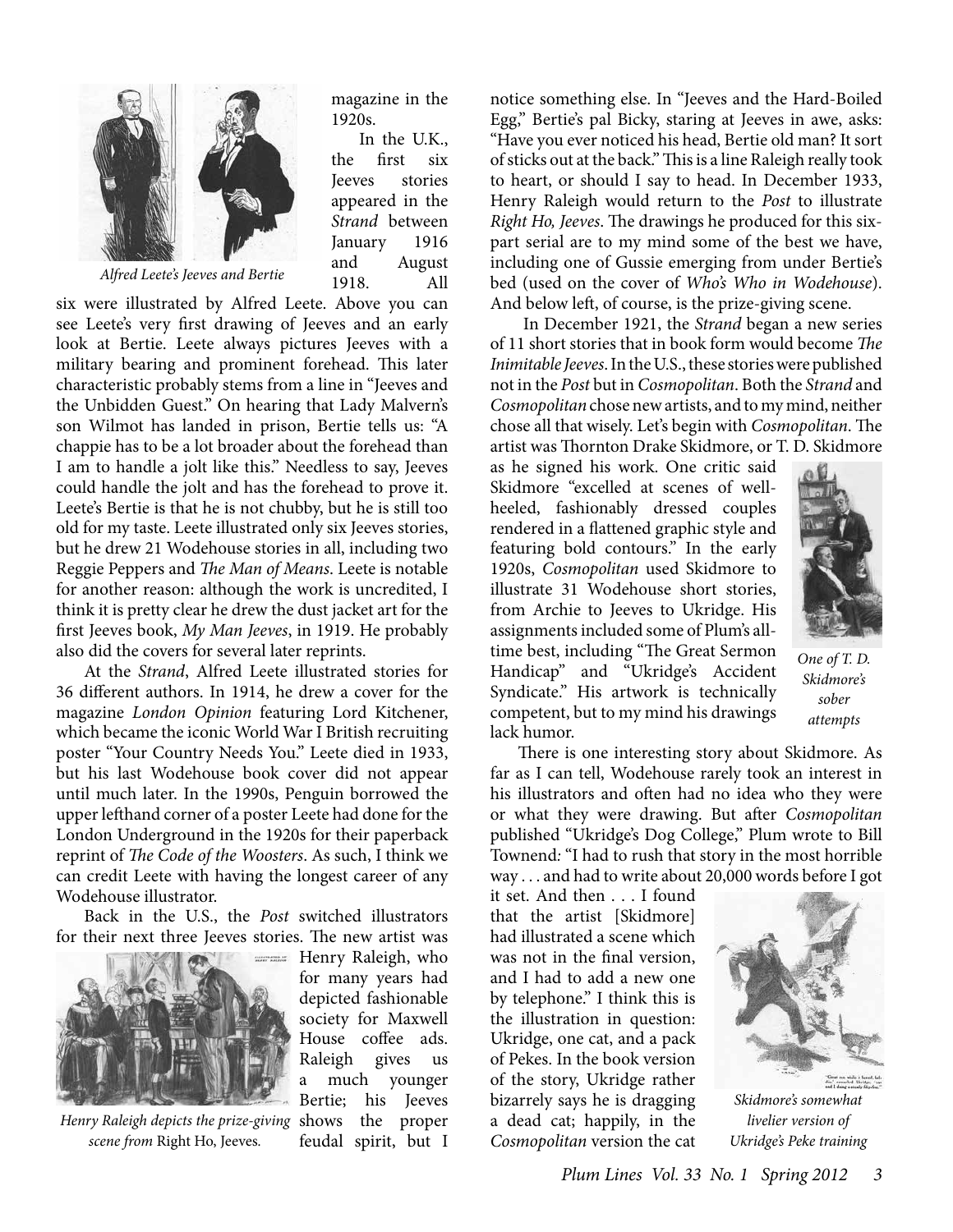

*A. Wallis Mills in the* Strand

is very much alive, and leading the way. Thank you, T. D. Skidmore!

In the U.K., the *Strand* had selected A. Wallis Mills to illustrate the new Jeeves stories. He would stay with the *Strand* for a total of 34 Wodehouse stories, including a run of 14 Jeeves stories. Mills holds the record for having drawn the most

Jeeves short stories of any artist. The best that can be said for his drawings is that they show humor, unlike those of Skidmore. He was not averse to having Jeeves show emotion, as above where Jeeves reacts with disdain to Bertie's new cummerbund. As you might expect,





*Arthur William Brown gets rummy.*

Bertie also shows strong emotion on occasion. Overall, Mills's take on both Bertie and Jeeves is credible; what disappoints is that his drawings are often so small in size and scope. For whatever reason, the *Strand* never seemed to give Mills much space or attention.



*young Bertie*

After a nearly four-year hiatus

from the *Post*, Wodehouse returned there in 1923 with *Leave It to Psmith*, illustrated by May Wilson Preston, the only female artist of note to draw Wodehouse. Preston had studied art with James Whistler in Paris. Her appearances in the *Post* and elsewhere were extensive; although she never drew a Jeeves story, her Wodehouse credits include the magazine illustrations and dust jacket art for five novels.

With Plum's return to the *Post*, his next three Jeeves stories appeared there in the mid-1920s. Each story was drawn by a different illustrator. Arthur William Brown, who had illustrated the Kid Brady boxing stories for *Pearson's Magazine* 20 years earlier, drew "The Rummy Affair of Old Biffy"; his Bertie is among the most handsome. H. J. Mowat did "Clustering Round Young

Bingo"; his Bertie seems a bit of a dandy. And George Wright drew "Without the Option"; his Bertie is young and gay.

Back in the U.K., the art editor of the *Strand* was starting to give most new Wodehouse assignments to two artists, Reginald Cleaver or Charles Crombie. Cleaver got the Ukridge and Blandings



*Charles Crombie's monocled Bertie*

Castle stories; Crombie got the Mulliner tales as well as the 11 stories that make up *Very Good, Jeeves*. Crombie ranks high on the list of Wodehouse illustrators in terms of his ability to capture his characters with good nature and whimsy. That said, I find his Bertie too old, his Jeeves too common. But the *Strand* clearly liked his work; in all, he illustrated 41 Wodehouse stories, from "The Good Angel" in 1910 to *Big Money* in 1931. Today, Crombie is probably best remembered for a series of humorous postcards he produced in the early part of the century called *The Rules of Golf*. Like most other illustrators, he pictured Bertie with a monocle—indeed, a very prominent one.

In America, the 11 stories destined for *Very Good, Jeeves* were split between two magazines— Wallace Morgan illustrated three for *Liberty*; James Montgomery Flagg drew eight for *Cosmopolitan*. Without doubt, Morgan and Flagg are the best-known and most successful American artists to have illustrated Wodehouse. They had different temperaments and artistic styles, but the two share a similar history in terms of Wodehouse publishing. Each drew his first Wodehouse magazine story in 1910, and each would go on to illustrate a single Jeeves novel. For Flagg, it was *Thank You, Jeeves*; for Morgan, *The Code of the Woosters*. Doubleday Doran used Morgan's artwork on two of their dust jackets; they used Flagg's on five.

Let's look first at Wallace Morgan. Morgan began his prolific career as an illustrator for several New York newspapers, covering the Spanish-American war. His medium was charcoal or pen and ink, and he learned to draw quickly and from memory instead of using photographs or live models. In the early part of the century, he traveled around the U.S. documenting American life for *Collier's* magazine. For many years, he drew the Men's Shop ads for Saks Fifth Avenue. He cofounded the Society of Illustrators, still headquartered in New York City on East 63rd Street. Over a 38-year career, he probably illustrated more Wodehouse stories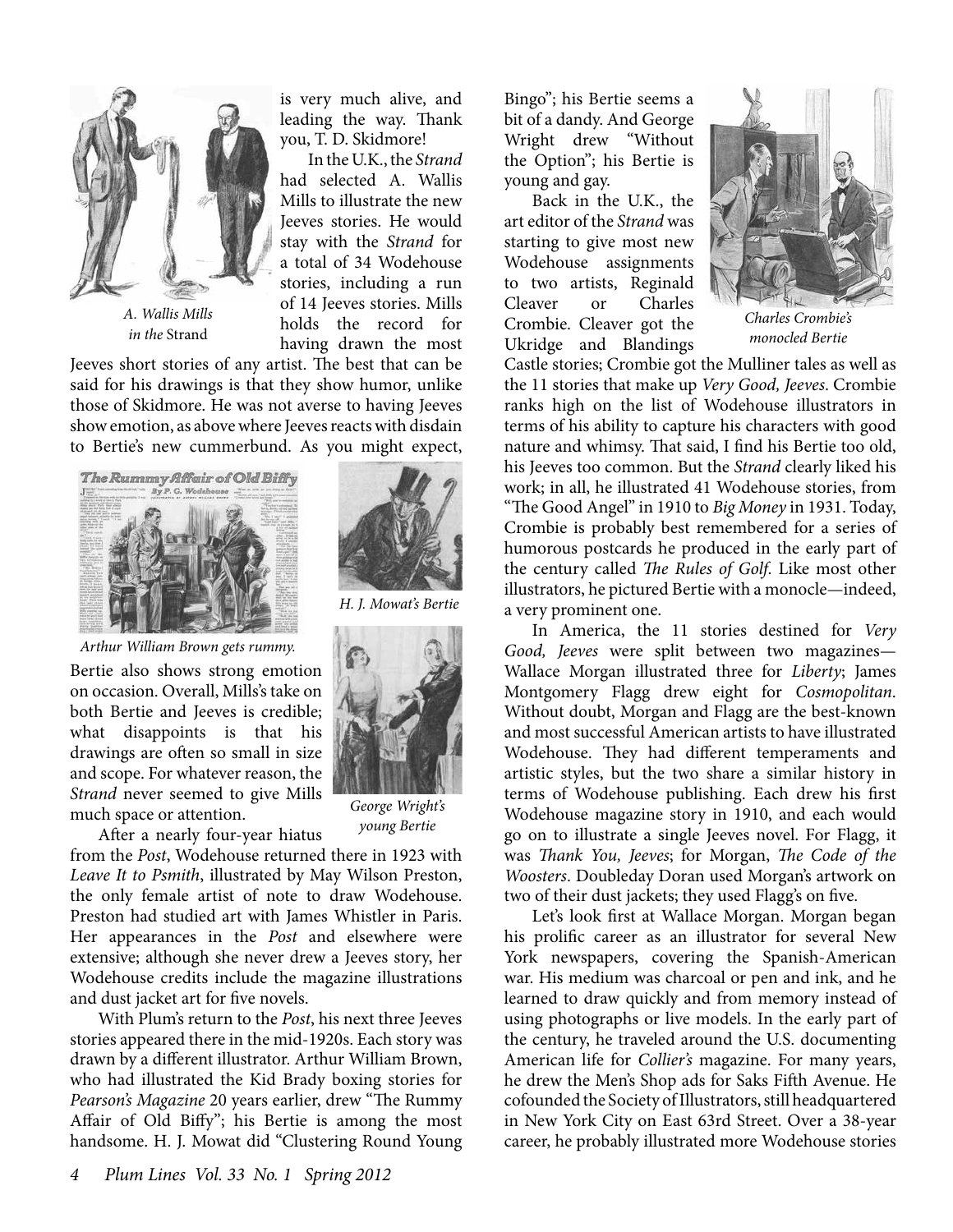and was in more magazines than any other artist, from "The Matrimonial Sweepstakes" in the February 1910 issue of *Cosmopolitan* to *Full Moon* in *Liberty* in November 1947.

As a Wodehouse illustrator, Morgan was less interested in producing detailed character sketches than he was in picturing the overall scene. Often with just a few strokes, he could capture the absurdity or good nature of the



*Wallace Morgan portrays the demise of the Infant Samuel.*

situation. One of my favorites is from *The Code of the Woosters*: note Jeeves's stiff upper lip and Bertie's insouciance as Aunt Dahlia lets heave the Infant Samuel at Prayer.

James Montgomery Flagg's first Wodehouse assignment was "The Man Upstairs," which appeared in the March 1910 issue of *Cosmopolitan*. His last appearance there was "Trouble Down at Tudsleigh" in May 1939. Over the years, his work also appeared in *Liberty* and *Redbook*, for which he drew "Uncle Fred Flits By" in 1935. It might be said that Flagg was born to draw Wodehouse. After all, he was born in upstate New York in the town called Pelham Manor. He was raised in New York City and lived with gusto. He epitomized the concept of the handsome, bohemian artist, surrounded by beautiful models and Hollywood actors. He turned out many posters for World War I, including the iconic "I Want You" Uncle Sam poster, said to be a self-portrait. Remember Alfred Leete? It is remarkable that the two most famous war-recruiting posters of all time were done by Wodehouse illustrators.

Unlike Morgan, Flagg was less interested in recreating entire scenes than he was in giving us closeup snapshots of individual characters. His Jeeves is

often pictured with a wry smile; as with Uncle Sam, Flagg's Jeeves is probably a self-portrait. Like Charles Dana Gibson before him, Flagg excelled at drawing glamorous women. I don't think Flagg was ever really comfortable when drawing Bertie. Early artists like Tony Sarg and Alfred Leete might be excused for drawing an older Bertie, as



*James Montgomery Flagg and his aging Bertie*

they had little character description to go on, but by the late 1920s, it had become pretty clear that Bertie was tall, thin, and in his mid- to late 20s.

After 1930, Wodehouse started writing novels, but the *Strand* would publish only one of these—*Thank You, Jeeves*. The illustrator was Gilbert Wilkinson, the last important *Strand* artist to draw Wodehouse. Wilkinson also illustrated more than 30 other stories, including a number of Drones Club and Mulliner Hollywood tales. In his opening picture from *Thank You, Jeeves*, he shows Bertie with orange-red hair. I find it hard to believe Jeeves would work for an employer with red hair, after having advised Bertie in "Jeeves and the Yuletide Spirit" that "red hair is dangerous." Even after the *Strand* ceased publication in the 1940s, Wilkinson remained a visible presence, for many years drawing a daily newspaper cartoon called "What a Life."

After World War II, fiction readers turned increasingly from magazines to paperbacks, and this was certainly true of Wodehouse readers. Paperbacks had become popular in the 1930s, largely through the efforts of Penguin. In the early days, Penguin covers had no illustrations, but American paperbacks did. It is likely that more readers have seen this picture of Jeeves (below, left) than any other.

The artist was Isadore N. Steinberg, a Jewish immigrant born in Odessa, Russia. According to Plum's own account, there were 24 printings of this Pocket Books edition, selling 1.75 million copies. Steinberg's



*Jeeves as depicted by Isadore N. Steinberg and Louis Glanzman*

vision is Jeeves the omniscient or omnipotent; for Louis Glanzman, the artist of the 1948 paperback of *Carry On, Jeeves*, it is Jeeves the avuncular. By the way, I am pleased to tell you that Lou Glanzman is still alive and well and living in New Jersey. Ten years ago he drew the poster for the Philadelphia Wodehouse convention.

This year's convention poster was based on the dust jacket design for *Much Obliged, Jeeves*, which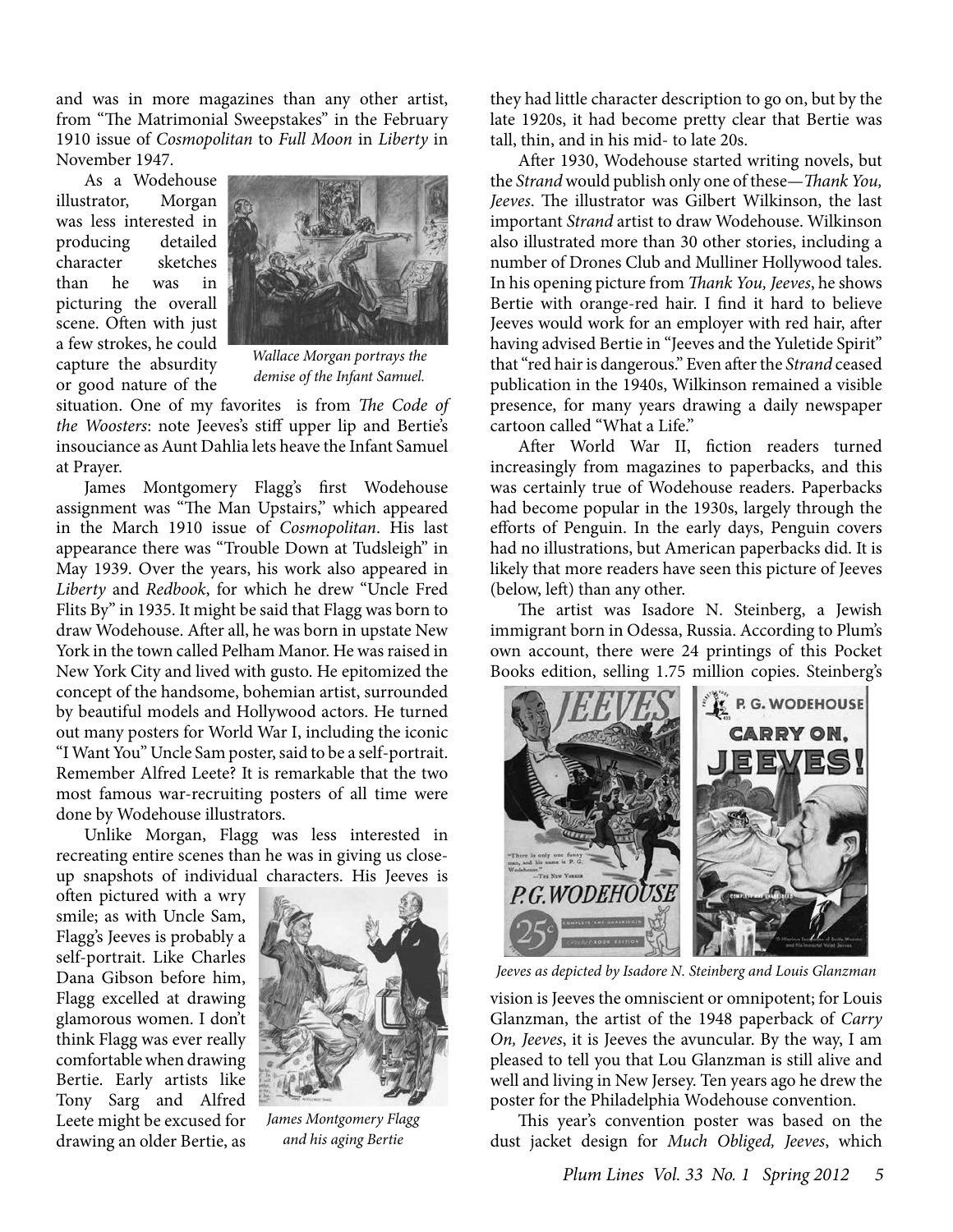cartoonist, architectural historian, and stage designer Osbert Lancaster drew in honor of Plum's 90th birthday in 1971. Lancaster illustrated eight Wodehouse dust jackets in all, as well as the cover for C. Northgate Parkinson's rather silly biography of Jeeves.

Eventually Penguin did bring artwork to their front covers. In the 1950s, their artist of choice was Geoffrey Salter; in the 1960s and '70s, when I finally got around to reading Wodehouse, it was Ionicus, whose real name was Joshua Armitage. Salter's style was simple but humorous; Ionicus's was colorful and more elaborate, but his covers get mixed reviews from Wodehousians. It is generally agreed that the best thing he did was the first-edition dust jacket for *Sunset at Blandings*.

Since Plum's death, publishers have continued to keep his books in print, which has created opportunities for new artists. My candidate for the worst recent Wodehouse cover goes to a print-on-demand paperback of *Love Among the Chickens*, apparently set in the Himalayas. One of the better contemporary artists is Paul Cox, who has been drawing for the Folio Society.

Much as I welcome new artists to Wodehouse, I do wish that someone would reprint *The World of Jeeves* in an illustrated edition, using the original drawings from the *Strand*, the *Saturday Evening Post*, *Cosmopolitan*, and *Liberty*. Sherlock Holmes stories are routinely reissued this



*Himalayan chickens?*

way; there is no reason why Bertie and Jeeves deserve anything less. These illustrations help connect us to the past, but they offer another benefit as well. If, like me, you tend to confuse "Jeeves and the Song of Songs" with "Sonny Boy" or mix up "The Artistic Career of Corky" with "Jeeves and the Spot of Art," then I think you will find that a few well-placed illustrations can help jog the memory banks. A picture may not be worth a thousand words, particularly when the words are Wodehouse's, but if the picture is faithful to the text and amusing like the best of Henry Raleigh or Wallace Morgan—then it can add to the reader's enjoyment. Until somebody finally does publish an illustrated Wodehouse, there is no reason why you can't get started on your own. Thanks to the internet and to eBay, it is easy these days to collect Wodehouse magazine appearances. Be careful though: once you get started, it's hard to stop.

# Estate Authorizes Transcription of *Money Received for Literary Work* by John Dawson

EX ARLY LAST YEAR, I sought and received permission<br>
from Sir Edward Cazalet to have the Wodehouse Archive at Dulwich send me scans of Wodehouse's notebook in which he recorded his literary earnings. Others have been permitted to view and copy portions of the 108-page journal, but according to the Dulwich archivist, this is the first time the estate has authorized the release of the entire notebook for study.

The journal consists of Wodehouse's handwritten notations of his sales from February 1900 to February 1908, and lists titles, publications, and price received, in addition to noting his *Globe* salary every week and payments he received for his earliest theatre work. The notebook has yielded a number of insights into Wodehouse's early London years and enabled my writing partner, Terry Mordue, and me to identify and locate several previously unfound Wodehouse pieces and to correct and supplement a number of McIlvaine entries. There are also a number of extraneous comments that have provided us much joy and head-scratching!

The first part of our work is an exact transcription of the notebook. That part is essentially finished and formatted, and it presents a more complete view of Wodehouse's London years than we have seen before.

The main focus of the project is to annotate over 700 entries, consisting of Wodehouse's earliest articles, poems, stories, and books, as well as the personalities he writes about and the publications for which he wrote. Without this notebook, many of Wodehouse's early pieces would have been lost forever, as many pieces were published without a byline or were published in long-forgotten, unindexed periodicals and newspapers. Only the survival of this 111-year-old document has enabled bibliographers, biographers, and collectors to know of his earliest non-book work.

We hope to enhance Wodehouse scholarship by researching and writing about every entry in the journal. It will be up to the estate to govern what we can release to the public, but I expect that Sir Edward will be receptive to our plan to make our research available to members of the U.K. and U.S. societies. We hope to have a finished product in 2012.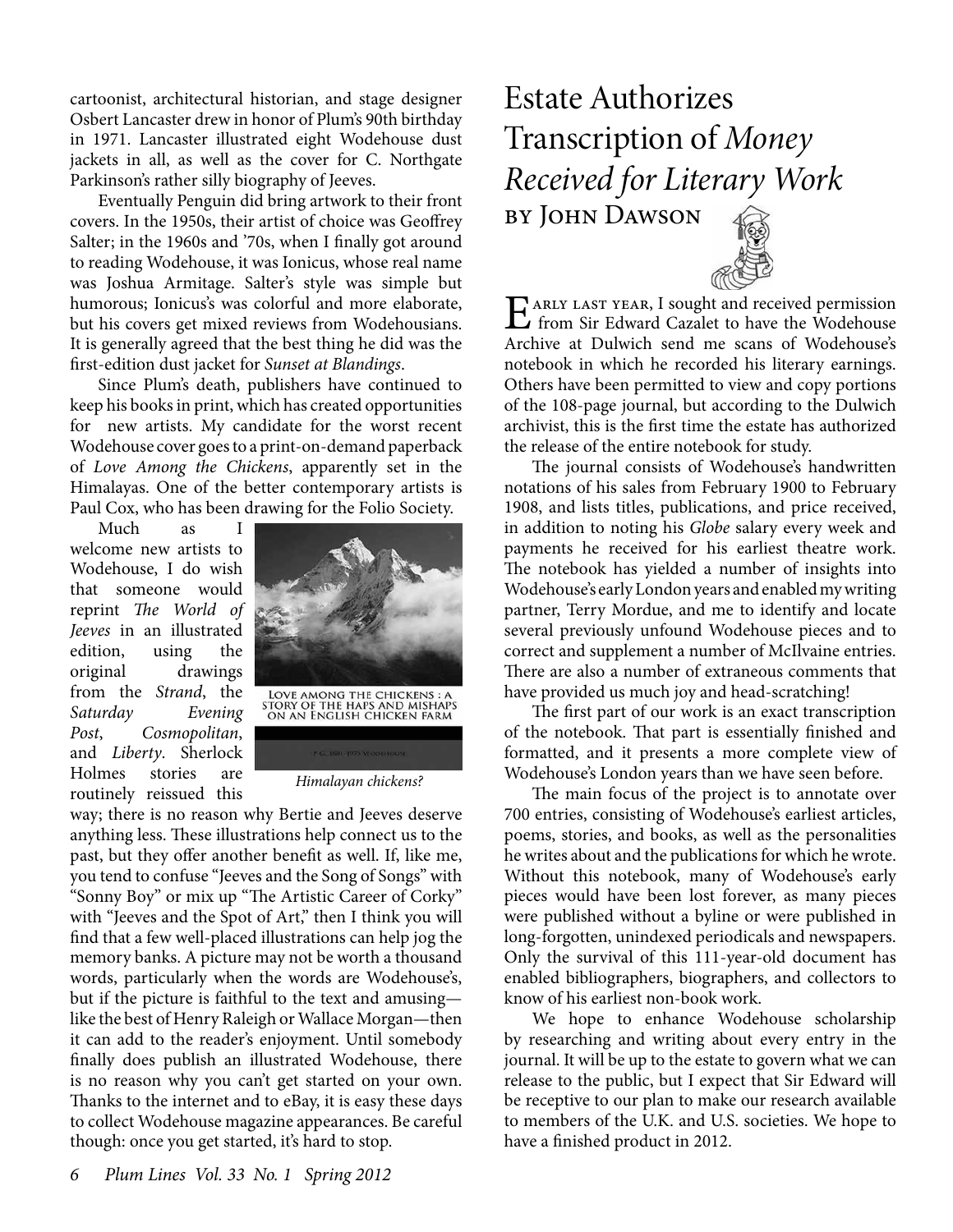# The Remsenburg Historical Marker **Ceremony** by Ken Clevenger

ARE YOU GOING to New York for the historical<br>
marker dedication on April 22, 2012?

At press time there were few seats left on the group bus, so if you want to ride to Remsenburg with other members of The Wodehouse Society then please contact Ken Clevenger to inquire about availability and payment. We will likely run out of seats on the bus, so please make your request promptly.

The dedication of the historical marker at the Remsenburg Community Church is going to be a big event. As you know, the cemetery at the chapel is where P. G. and Ethel Wodehouse are buried. The final details of the bus trip were not yet ready at the *Plum Lines*  press deadline, but we will leave midtown Manhattan around 9:30 a.m. on April 22 and get to Remsenburg in time for the ceremony. There will be a reception with refreshments after the dedication. We plan to take a short bus tour of the local Wodehouse-related sites in Remsenburg, and we will return to the city in time for dinner. Tony Ring has graciously agreed to act as MC for the bus riders' Wodehouse-related entertainment. You should not count on getting back before 7 P.M., so a Sunday show might be a risky venture. You may bring a take-out lunch or snack on the bus, but no alcoholic beverages, please.

*Sitting Pretty* is playing off-Broadway that weekend, and Broadway is also sporting a very popular production of *Anything Goes*. To top it off, *Nice Work If You Can Get It* (another variation on the Gershwin *Crazy For You* theme) is opening at the Imperial Theater on the April 24. Hence, the latter show will be in previews prior to the day of the Remsenburg ceremony. The Broadway Special (the New York City chapter of TWS) is having a dinner get-together that will attract a crowd on Saturday night before *Sitting Pretty*. There may be more going on besides, if you will be loitering about the city before or after the dedication.



# A Few Quick Ones

*Where not otherwise noted, these Quick Ones are provided by John Baesch and Evelyn Herzog.*

**Lucy Merrill** discovered the following, on Ken Follett's Master Class Web site: "There are many writers who write complicated, rather elaborate sentences which are actually a lot of fun. They might be comedy writers— P. G. Wodehouse, for example, does this all the time. With Wodehouse, what you are enjoying is the daft but entertaining way in which he phrases things. . . . At another end of the spectrum, with Dickens, what you are enjoying is the richness of his writing and the way his sentences can go on and on."

*\*\*\*\*\*\*\** In an article about hangovers ("The Wrath of Grapes," *Country Life*, December 29, 2010) Charles Campion described Jeeves's pick-me-up as a member of the "concoctions" school of hangover eradication: "[Jeeves] would ply young Wooster with a glassful of raw egg and Worcestershire sauce." Of course, Plummies know that there were other secret ingredients.

*\*\*\*\*\*\*\** Before Christopher Hitchens's recent passing, Nicholas Shakespeare reviewed the provocative journalist's latest work, *Arguably*, in the September 17 *Daily Telegraph*. In the review, Shakespeare mentioned Psmith's slogan for those who would dare intimidate him ("*Cosy Moments* cannot be muzzled"), and then quoted Hitchens: "That motto has been inscribed on the wall above my keyboard for years."

*\*\*\*\*\*\*\** Alice Thompson wrote in the September 21 *Times* (London) that "Now Scots Have Turned into Rays of Sunshine." Her argument was that Scotland has had better news on the unemployment front than the rest of Great Britain and that last year's summer riots did not touch Scotland.

*\*\*\*\*\*\*\**

L**ucy Merrill** found this in the June 2011 issue of *The Word Detective*: "Use of the adjective 'sweet' in the sense of 'beloved, dear, treasured' dates back to Old English, but it wasn't until the late 18th century that 'sweetie' first appeared as a noun meaning 'beloved person' as well as a form of affectionate address ('Hi, sweetie, I'm home!'). And it wasn't until 1928 that someone (in this case the immortal P. G. Wodehouse) got around to documenting the inevitable combination of 'sweet as pie' and 'sweetie' into 'sweetie-pie' ('"Hello, sweetie-pie," said Miss Molloy,' *Money for Nothing*)."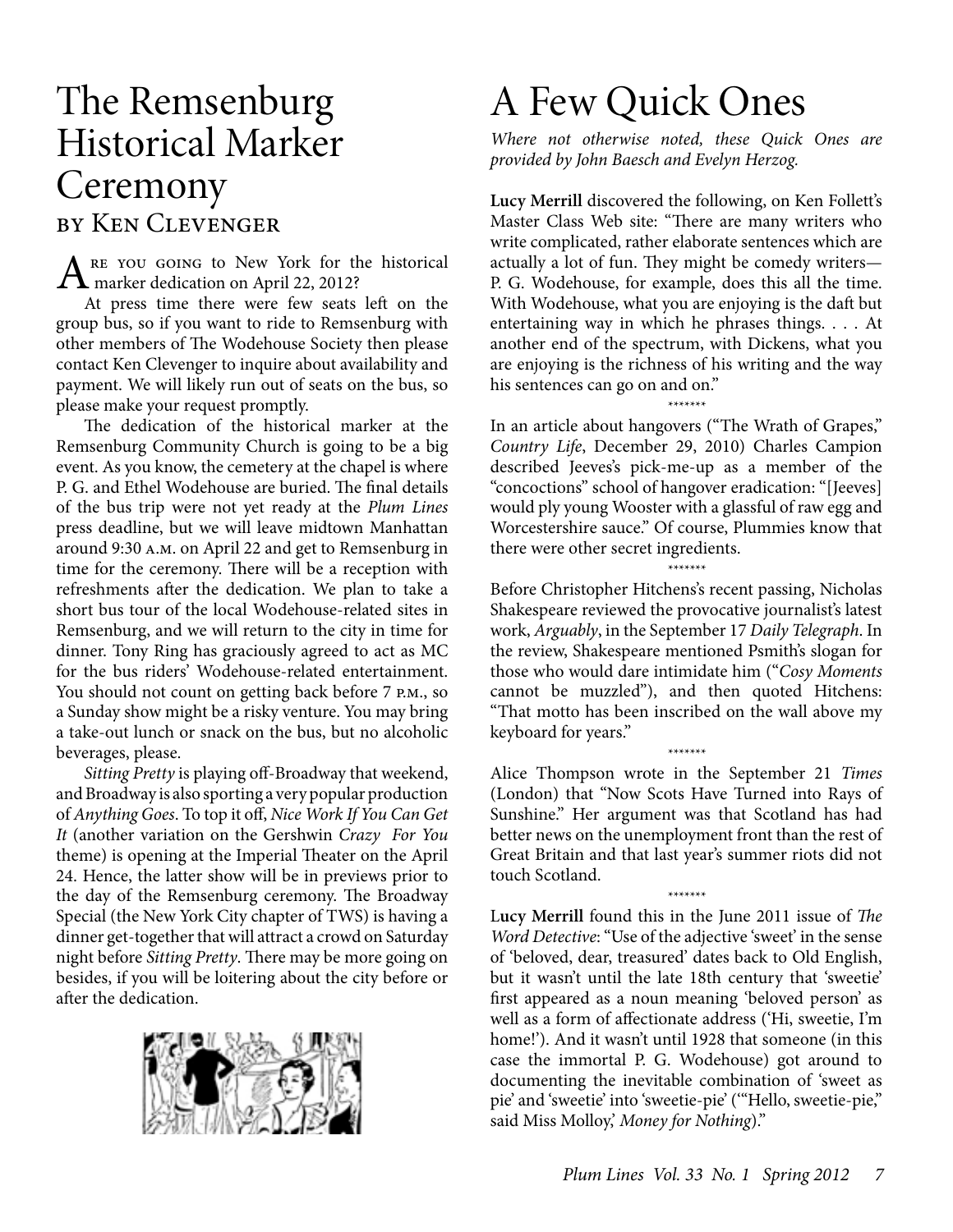### Translating P. G. Wodehouse by Tamaki Morimura

I translate the works of P. G. Wodehouse into Japanese. I call myself a fortunate translator because I believe I have been very lucky. I have done 17 Wodehouse books so far and two of them later appeared in mangas, which are Japanese cartoon books.

Translating Wodehouse is fun. If you are a singer, you probably enjoy singing Mozart. If you are a translator, you definitely enjoy translating Wodehouse. When you sing Mozart, you may be constantly surprised by sophisticated phrasings, impromptu wit, solid construction, and clever twists, all along with incredibly lovely melodies. The joy of translating Wodehouse is something akin to that. One can become lost in the joy of translating Wodehouse.

But it is not like simply having fun singing karaoke with one's patient family and friends. Instead, when you sing for a paying audience, you have a responsibility to your audience, to the composer, to your agent, and to the record company. Similarly, I have this comic-writing Mozart as my responsibility, and it is I who must make him intelligible to Japanese readers. If I get it wrong, then I might destroy him literarily. If my poor translation means the books do not sell well, I am depriving Japanese readers of the opportunity to enjoy Wodehouse.

Speaking of lost opportunity, we Japanese were deprived of

Wodehouse for nearly 50 years. He had been practically forgotten for half a century after World War II. Before the war, Wodehouse used to be popular in Japan, and about ten of his books had been translated. But after the war, he was forgotten, probably because the magazines that carried his stories and the publishers who published his books went out of business. There were several attempts to reintroduce Wodehouse after the war, but none of them really succeeded.

Some people said that the British sense of humour was untranslatable into Japanese and that Japanese readers would never be able to appreciate Wodehouse in the truest sense. Gussie Fink-Nottle in *Right Ho, Jeeves* called such an attitude defeatist. I confess that I used to have such an attitude myself. Even when I began translating Wodehouse, I could not escape this view completely, wondering if Japanese readers would really appreciate Wodehouse's inimitable prose, and wondering if I could convey the wonderful humor of his ideas and jokes to them.

Luckily, I kept translating the "untranslatable" Wodehouse books while thoroughly enjoying them. And it has turned out that many other Japanese readers also love Wodehouse. That is why I call myself a very fortunate translator, and why I now know that the defeatist view is wrong. Still, translating Wodehouse into Japanese has challenges worth mentioning.

Hilaire Belloc once wrote that "the end of writing is the production in the reader's mind of a certain image and a certain emotion. And the means towards that end are the use of words in any particular language;

> and the complete use of that medium is the choosing of the right words and the putting of them into the right order." Belloc believed that Wodehouse did this better than anyone else and called him the best English writer alive at that time.

> When you know you are translating the best English writer, one persistent question is: Am I doing justice to the Master? Am I choosing the right Japanese words and putting them in the right order? I hope that I am. It is a challenge, and I know I am trying to attain an unattainable goal. What I can honestly say is that I am doing my best.

> As for conveying the sense of Wodehouse, I am more optimistic. Of course, there are so many things that need

to be explained to Japanese readers. But I firmly believe that there exists a universal sense of what is funny and that laughs can be shared, regardless of time, language, and nationality. And P. G. Wodehouse's works possess a quality that enables us all to laugh heartily.

To provide explanations, I decided to include notes in the text, telling readers that this is an excerpt from the poet Tennyson's "Mariana" and that is a reference to *King Lear*, Act 1, Scene 2. I must explain to them what a deaf adder is and who Aubrey Smith and Marie Lloyd were. So mine is something of a fully annotated version, and though there is the risk of interrupting the Wodehousean flow, and though there might be other ways of providing supplementary information, I think my approach is working reasonably well.

There are problems common to translation in any language, and then there are problems that are specifically inherent in Japanese translation. As an



*The manga* Please, Jeeves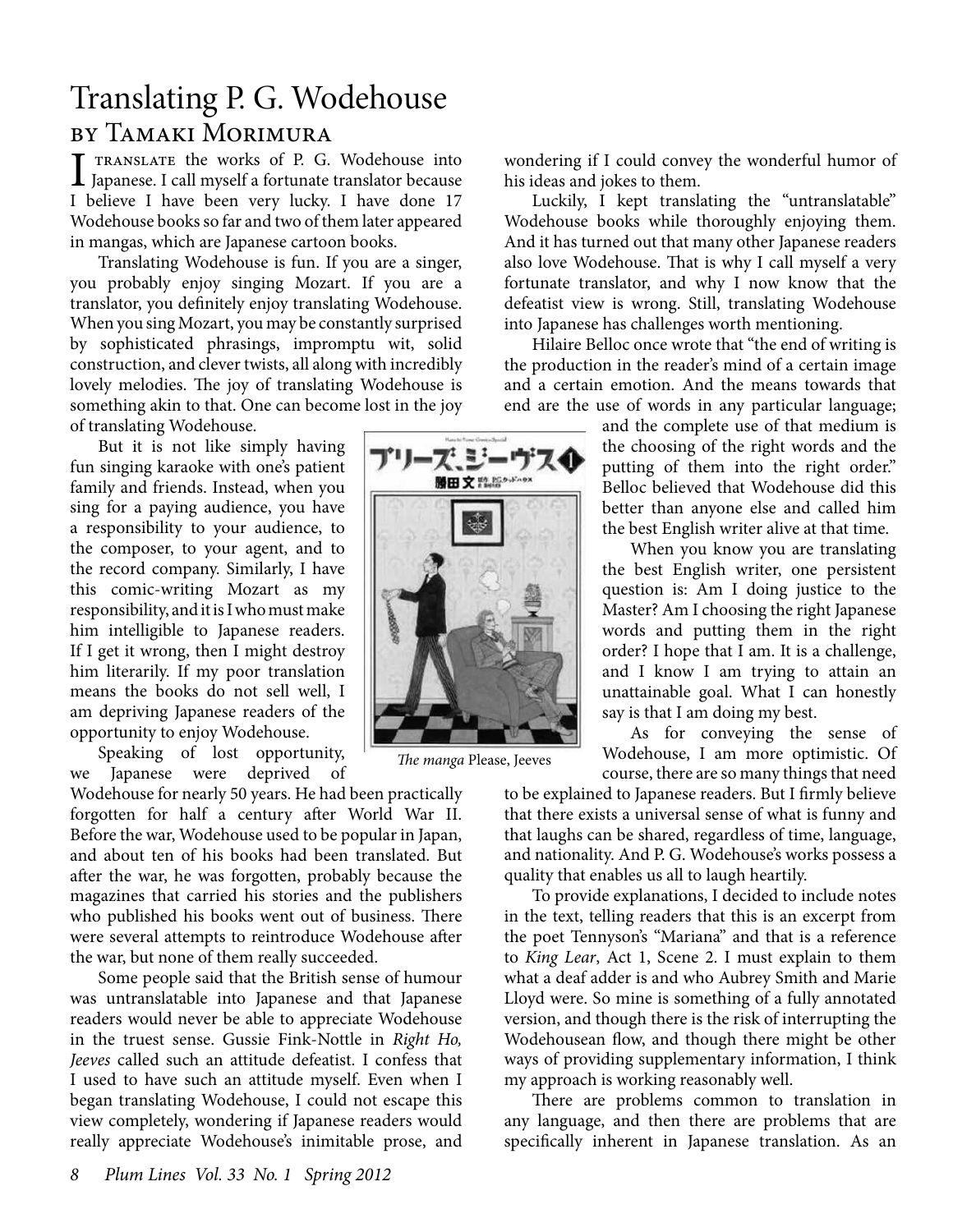example, I would like to point out what I call the "I" problem. In English, there is the first-person "I," and this "I" is something unmistakable, unshakable, definite—always "I". But in Japanese, "I" does change. I (I mean "I") just looked at a Japanese thesaurus and found "I" (I mean "I"s) can be put in 33 different ways, and I personally can think of more. With more than 30 ways of identifying oneself, "I" can be something that represents one's personality and identity, or shows what one is, or where one lives, which school one went to, one's way of life, and so on. I might seem to be overstating the roles of "I," but, in Japanese, I have to treat "I"s this way, and I have to decide which "I" a certain character should use as an integral part of narrating the story and describing the characters. This may be immaterial in English, but it is very important in Japanese when one remembers that, with one exception, the many superb Wooster and Jeeves stories are narrated in the first person by Bertie Wooster.

That is enough about "I," and I shall forbear from commenting about "you," which my Japanese thesaurus lists in 20 different ways.

Finally, I should mention the matter of translating Wodehouse into a completely different medium: mangas (Japanese cartoon books). Many Wodehouse stories and novels have been made into movies, plays, and TV and radio shows, but rarely into cartoons. I should emphasize that Japanese mangas and animated cartoons are renowned for their artistry and not considered to be a form of entertainment just for children. There are a great many cartoon series for adults, and I am delighted to tell you that the "Jeeves Manga" is one of the very best. It is drawn by an extremely talented young artist, Ms. Bun Katsuta, and, if you see one, you will probably want to learn Japanese to appreciate the full meaning of what she has drawn. You will be astonished at the precision of her drawings and impressed by her obvious desire to depict the world of Wodehouse accurately.

Acting as a background adviser in creating a Wodehouse manga is a very interesting experience. I would not call it a collaborative effort because I do not suggest what Ms. Bun should do; rather, I want her to create and develop her own world of Jeeves and Wooster, so I just answer her questions. When I first started doing this, I became aware of how little I knew about the mundane details of the Wodehouse world of the 1920s–30s. One of Ms. Bun's first questions was what an old "tenner" looked like, and I spent some time finding an image of an old ten-pound note. We travelled to London together to show her actual English stately homes, old shops, and country inns. We visited the original of Wodehouse's Drones Club (still in existence) and we studied the minutiae of Bertie Wooster's London, including townhouses, Victorian shop fronts, 1920s architecture, lampposts, and postboxes.

We are very fortunate, too, to have the secret weapon of knowledgeable English friends, especially Norman Murphy, who is a renowned Wodehouse scholar, social historian, and architecture enthusiast, and his wife, Elin. They very kindly took on the task of showing us the background of Jeeves and Wooster, pointing out features of English buildings and life seemingly unchanged since Wodehouse's time.

I do not want to sound complacent, but I cannot help thinking that I am extraordinarily fortunate. Bertie Wooster once said: "These things cannot be mere coincidence. They must be meant. What I'm driving at is that Providence seems to look after the chumps of this world; and, personally, I'm all for it." I wholeheartedly agree with Mr. Wooster and thank Wodehousean Providence for allowing me to follow the example of Uncle Fred as I continue to strive to spread sweetness and light in the faraway island of Japan.

*Note: This article was originally published in ALSo: The Journal of the Alliance of Literary Societies, Vol. 5 (2011).*



*Tamaki Morimura translates "buttercup" for Marilyn MacGregor and Norman Murphy at the St. Paul convention. (Photo by Barbara Combs)*

"Very well, Aunt Dahlia," I said with dignity, "if you don't want to be in on the ground floor, that is your affair. And, anyway, no matter how much you may behave like the deaf adder of Scripture, which, as you are doubtless aware, the more one piped, the more it danced, or words to that effect, I shall carry on as planned."

*Right Ho, Jeeves* (1934)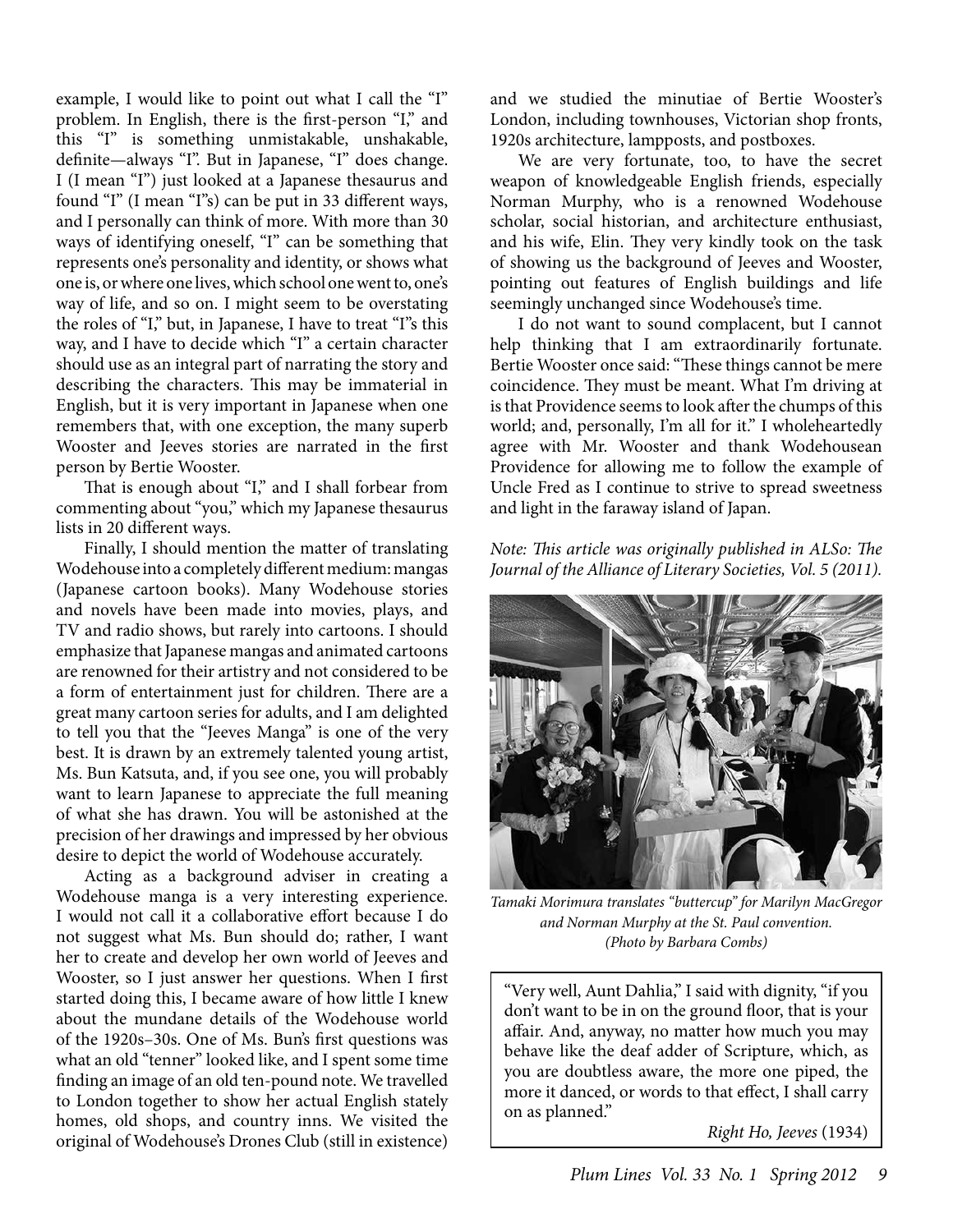### My First Time by Karen Shotting

 $\mathbf{M}^{\text{Y}$  DESCRIPTION of my first Wodehouse novel<br>be democratical without sharing some family background and explanation of my darling father's rule of the Shotting household.

I will quickly dispose of the preliminaries: I, like many others, was first introduced to the world of Wodehouse through the BBC's *Jeeves and Wooster* series. It only took one episode, and I knew this was a good thing that needed pushing along.

Shortly after viewing that first episode, I ankled off to California's South Coast Plaza to check out the "W" section of Rizzoli Bookstore's Fiction and Literature department. There I was confronted with an embarrassment of riches: a veritable sea of orange spines (the old Ionicus-cover Penguin editions of the Master's works) and a wealth of assorted variations on the Wodehouse theme. Rizzoli did not stint in its effort to bring the best literary offerings to its Southern California habitués. But how was I to choose the proper starting place? I knew I wanted a Jeeves book, but which one?

This is where we veer off into the Shotting family chronicles. I come from a family of six children. My father (with the full concurrence of my mother) decided that democracy was an interesting experiment for a large governmental unit such as the United States, but that a similar methodology did not fit in the microcosm of the Shotting household—at least not if one wanted peace in our time. So he instituted a regime that the lowest foot soldier will recognize: he gave orders, and we obeyed. Majority rule was unheard of, and voting was anathema. Like many absolute rulers before him, Dad also conferred upon himself an appropriately august title. He referred to himself as, and issued regulations and ukases under, the authority of The One, The Only, The Inimitable. (I wish you could hear him say it; I can't really do it justice in print.)

This regime was largely successful. However, there was occasionally dissension (and, to be absolutely frank, even outright insubordination) in the ranks. Questionings of the lord and master's authority, wisdom, or knowledge were easily disposed of—things were done his way, and he knew best, because he was The One, the Only, the Inimitable.

OK, I think you can probably see where this is going. Let us return to Rizzoli's and the "W" section of Fiction and Literature. Which Jeeves book did I choose? There could only be one choice: My first Wodehouse book was, of course, *The Inimitable Jeeves*. I started there and never looked back: I cruised my way through the Jeeves stories, moved on to Blandings, Uncle Fred, Psmith, and Ukridge, and thereafter read any Wodehouse I could get my hands on. At some point, I introduced my father to Wodehouse, and it gave me great pleasure to listen as he chortled over Bertie's sagas and Ukridge's schemes for amassing great wealth. His fondness for Wodehouse also led to his assuming another nickname: he enjoyed leaving messages asking me to call my "aged relative."

On a more serious note, I am sorry to say that The One, The Only, The Inimitable is no longer with us. On visits to him during his last month in the hospital, I brought with me *Wodehouse Is the Best Medicine*, but even the best medicine is not always successful, and The One, The Only, The Inimitable went to join the creator of *The Inimitable Jeeves* on February 21, 2010.

Most fellows, no doubt, are all for having their valets confine their activities to creasing trousers and what not without trying to run the home; but it's different with Jeeves. Right from the first day he came to me, I have looked on him as a sort of guide, philosopher, and friend.

"Jeeves Exerts the Old Cerebellum" *The Inimitable Jeeves* (1923)

# TWS Travels with Karen: Hippogriffs and Lotuses

**KAREN SHOTTING**, esteemed vice president of our merry society of Wodehouseans, notes that she always seems to find something that reminds her of Wodehouse when traveling. From Lotusland in Montecito, California, Karen offers us the following photos. The first is a hippogriff (see *Jeeves in the Morning*), which decorated one of the fountains. The second is a lotus blossom. The character in *The Luck of the Bodkins* who took this as her stage name is near and dear to Karen's heart because she (Karen, not Lottie) won a prize at TWS's Divine Providence convention for her Lottie Blossom costume.



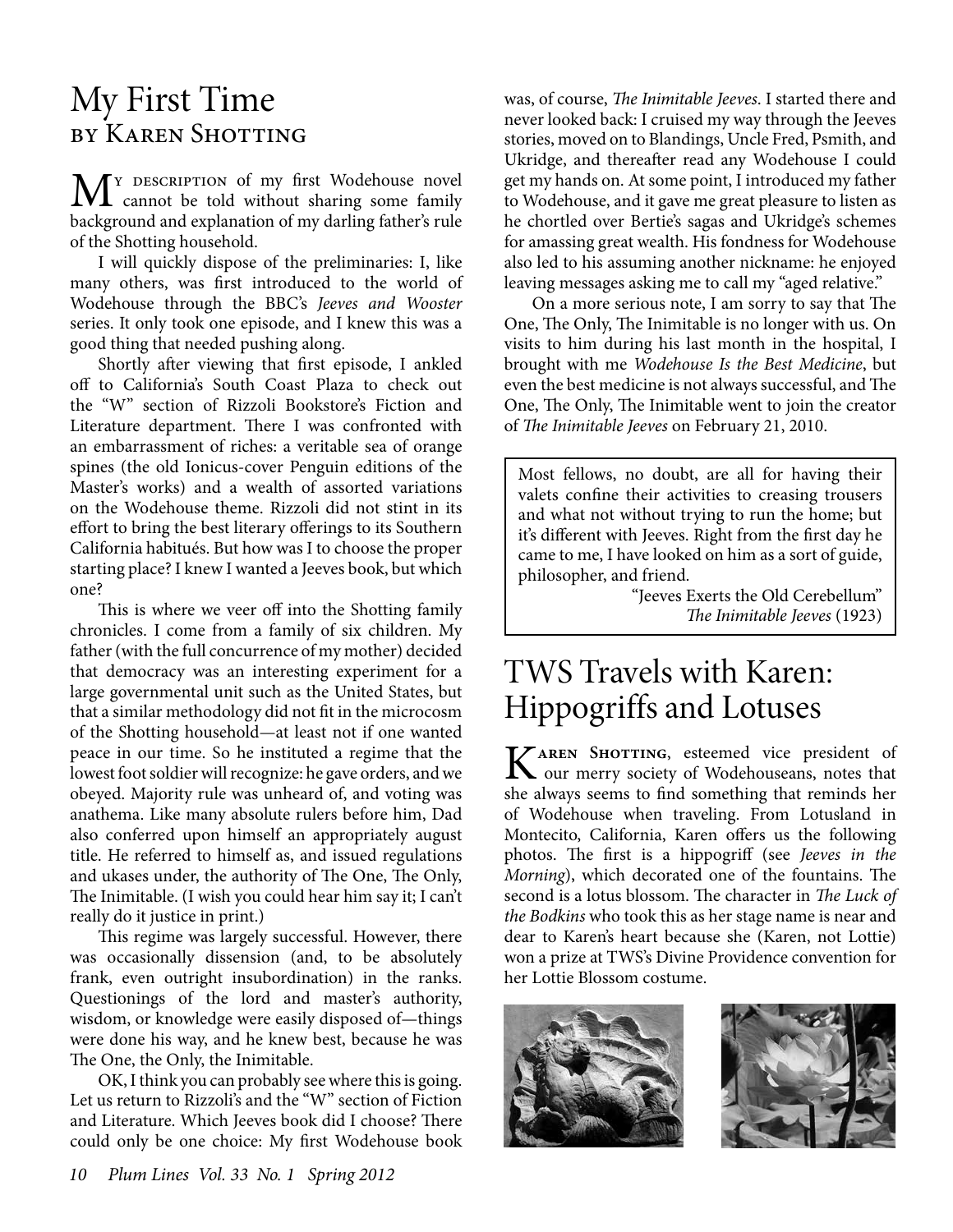### *Something Fresh* (a brief epilogue) by Chester Tuthill

THOSE WHO HAVE READ *Something Fresh* may have<br>missed the fact that it ends rather abruptly with a<br>month of sourcismal fluores and This can number of questions left unanswered. This was unusual for P. G. Wodehouse, who was noted for leaving no stone unturned. "Precisely what questions were left open?" you ask while thinking that all had been well that ended well.

Well, what about the Efficient Baxter, whose suspicious mind had correctly foreseen the theft of the scarab? He hasn't even faced his employer to tell him that the scarab is missing. And what about Joan, who is now a servant without a mistress? Where does she come off? And what about Brother Jones, holed up in a beastly hotel in Market Blandings with his scheme of enriching himself, waiting for the treasure trove Ashe was supposed to deliver? Is he waiting in vain? And what about Aline, who has, of a sudden, made a decision to fly off to Hong Kong with the valiant George Emerson? Furthermore, what will Lord Emsworth's reaction be when he learns from Baxter of the theft of his ill-begotten scarab? And how does Peters explain the fact that he is now in possession of it? In other words, "Where do we go from here?" All very vexing questions without a doubt. But let us see what might have happened after all.

We know that Aline went off to the Far East with her beloved. Aline has now embarked on a journey of several days to a foreign land as the wife of a cop. Doesn't sound all that exciting for the worldly daughter of a millionaire who has already been to Hong Kong. Her problem will be having second thoughts of one who lives in the never-never land of "should I" or "shouldn't I?" Not about Freddy—that is all history—but about leaving her father and the comfort and suffering of living in his shadow, and of her reliance on him as well as his reliance on her.

Aline will always be one who doubts her ability to cope with life. But George Emerson is strong, and if he doesn't soon tire of Aline's indecisiveness and decide that maybe he's made a mistake himself, things will turn out for the best for them. You can bet that Mr. Peters will keep an eye on things and, if they start to unravel, will eventually bring George into the firm as a subordinate with a title, with very little or no responsibility and a munificent salary.

We do know that Ashe is going to take care of Mr. Peters's spiritual and emotional needs. So his future is assured, and eventually, we presume, Joan's. But for the moment, how does Joan explain her presence now that her mistress has flown the coop? She will, of course, go to Mr. Peters (or, rather, Ashe will) and explain her presence to the millionaire as Ashe's accomplice. He, already having received a cable from his daughter explaining Joan's situation, will take her on as his personal secretary—she's done that sort of work before—and all will end well with her. She, Ashe, and Peters will be on the next boat to America.

But back to the story. Let us assume that Baxter, in due course, went to his employer and poured out the story of his now absent scarab. Let us imagine that the story continues thus:

Baxter told it all in excruciating detail. He explained how he had gone without sleep and spent many nights on the prowl in trying to protect his employer's interests; how he was sure that Marson was the crook; how the latter had made good the theft. Emsworth half-heartedly listened to this tale of woe and then said, "Yes, yes, I know all about it. My son Freddie told me he is a detective and Mr. Peters has confirmed it. This Marson, posing as his valet, is in reality a detective that Peters himself had hired to protect the scarab, having learned of the possibility of its theft by a man named Jones. It seems that at this very moment Marson is on his way to Jones with the scarab. Scotland Yard has been on the trail of this man for many years and, if the plan unfolds the way it was explained to me, they will apprehend Jones with the scarab and put him away for many years."

Baxter's face fell. He was so sure of himself, but who could doubt this tale? "You will get the scarab back, then?" asked Baxter. "Peters assures me that eventually, when the case is closed, the scarab will be returned to my museum," said Lord Emsworth. Baxter stared at him incredulously.

Mr. Peters, of course, had no intention of ever returning his precious scarab to the open-house atmosphere of Lord Emsworth's museum. Henceforth it would be held under lock and key at the Peters residence in Westchester, New York. If Emsworth ever got anything back, it would be a worthless replica of a scarab of Cheops of the Fourth Dynasty. Bless his soul.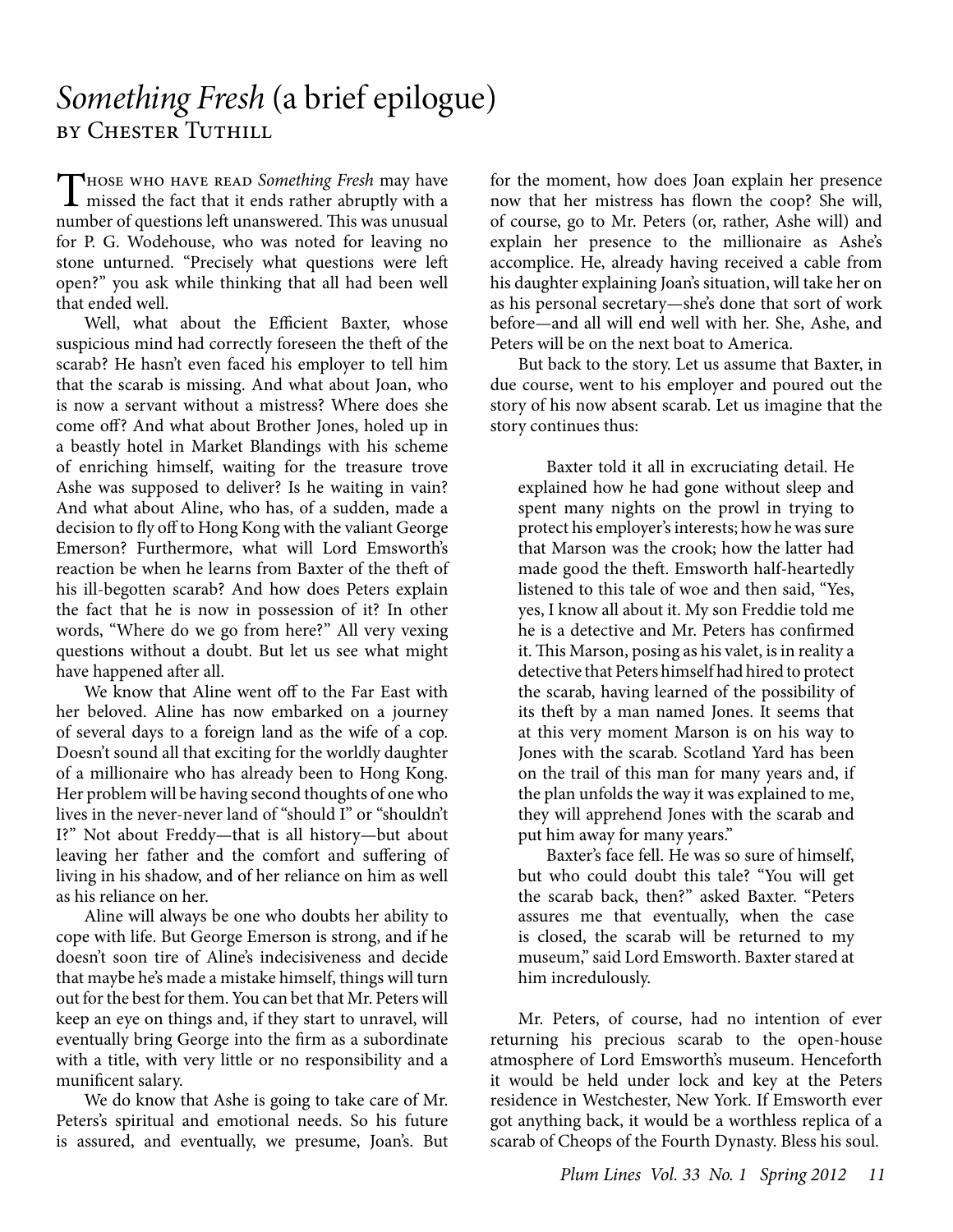# The Last Puzzle by Norman Murphy

*Norman Murphy gave us all our next assignment at the Dearborn convention during his speech. It seems only fair that we'll all go forth and try to solve this latest puzzle. To call it the "last puzzle" may seem unlikely, given Norman's perpetual curiosity and high energy. For now, we'll take him at his word that it's the last—until the next.*

A S MANY KNOW, I have been looking for sources of<br>Wodehouse stories for some 40 years—the places he used and the people who gave him an idea for a character. That began when I read a letter in which he said he always tried to use a real building, a real house, whenever he could. It saved time and effort. After that, the places were easy; all I had to do was to find them. But I knew they were there. The people he used for his characters were a bit trickier, but we know now that Stanley Ukridge was based on Herbert Westbrook; that Wodehouse's Aunt Mary Deane was definitely the original of Bertie's Aunt Agatha; that the Countess of Ilchester helped to create Aunt Dahlia; that George Grossmith Jr., the dude actor, played a large part in developing Bertie Wooster; and that the Earl of Dartmouth, who lived near Wodehouse in Shropshire, was a keen pig breeder of exactly the right age.

But I have been unable to solve the last puzzle: What happened to Jeeves? Or, rather, what happened to the man Wodehouse used to develop Jeeves, in the same way he used George Grossmith to develop Bertie Wooster?

Now, we know Wodehouse named Jeeves after the cricketer Percy Jeeves, whom he saw playing at Cheltenham in 1913. And if you have read *Bring On the Girls*, you will remember that when Guy Bolton went to visit Wodehouse in Onslow Square, London, he was greeted by a butler, and Wodehouse explained this wasn't swank. Since he was writing about a valet named Jeeves, he said, "I study this bird and make copious notes."

Wodehouse said to Bolton, "He's omniscient. And, what is more, as Abe Erlanger would say, he knows everything." He then called on the butler, Eugene Robinson, to tell Guy Bolton about a certain sort of spider and the habit of the females of eating their mates once they had fulfilled their task of perpetuating the species. Robinson concluded with the words: "When this function has been fulfilled, the lady has him for dinner." And Wodehouse interjected, "Nothing formal, I suppose? Just a black tie?"

Now, as you know, *Bring On the Girls* cannot be relied upon for accuracy—rather the reverse. Wodehouse cheerfully falsified entire sequences of events, and was not just happy but anxious to do so in order to avoid the tedium of most theatrical reminiscences. In a letter to Guy Bolton, he wrote in capital letters that "WE MUST BE FUNNY." I have to tell you it was Fred Thompson, not Wodehouse, who threw letters out of the window, relying on someone else to post them. And it was Arthur Hopkins, not Wodehouse, who played golf with Ziegfeld in the dark and won a thousand dollars. [See Wodehouse's June 24, 1954, letter to Denis Mackail.]

The Wodehouses lived at Onslow Square from April 1922 to October 1924 and then moved to 23 Gilbert Street. In January 1926, they were in The Manor, Davies Street, a small service flat. And by December 1926, Wodehouse was writing from 17 Norfolk Street, now Dunraven Street, where there is a memorial plaque to him unveiled by the Queen Mother in 1998.

Until 1939, Kelly's Directories listed the residents of every house in the country, but they did not tell you names of the servants. For that, you need the Electoral Roll, which told me that in Onslow Square in 1922–24, the only staff were a husband-and-wife team, Henry and Charlotte Sarel. At 23 Gilbert Street, there were no staff listed, while at 17 Norfolk Street in 1927, Arthur Green was the only male servant. In 1929, the only male servant was Cecil Pavey; in 1930, it was William Anns, who was followed by Herbert Tanner in 1932. Note that there was no Robinson listed anywhere.

But one thing in that quote from *Bring On the Girls* was correct. Jeeves first appeared in print in 1915, but it was not until 1931 that Wodehouse finished the first full-length Jeeves novel, *Thank You, Jeeves*. And in 1928 and 1929, he had written to Bill Townend about his problems working out the plot. So perhaps he did reckon his first full-length Jeeves book required some research.

But there was still no record of Robinson anywhere, and I came to the conclusion that he was just another piece of fiction in *Bring On the Girls*. Until . . .

In May 2000, I had lunch with 97-year-old John Millar. He knew the Wodehouses back in the 1920s, had been very keen on Leonora, and would have proposed to her if he had had the money. And he told me of a dinner party at Norfolk Street in 1928 or 1929. (I checked, by the way, that he had only read a couple of Wodehouse books. He had never heard of *Bring On the Girls*.)

At dinner that night, 83 years ago, there was Wodehouse, Ethel, Guy Bolton, Leonora, and Millar. He told me how charming Guy Bolton was, how kind Wodehouse was, and then I asked him who served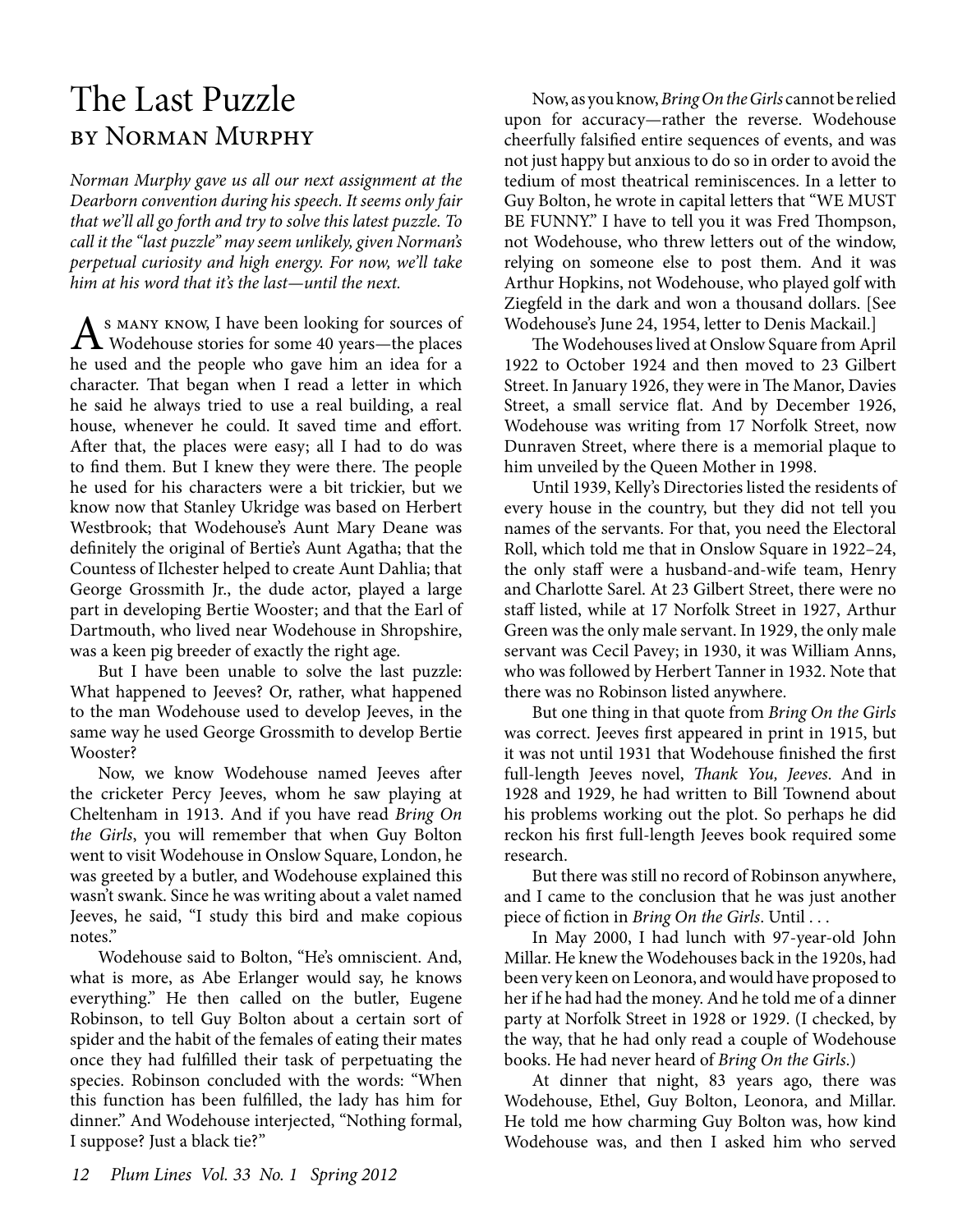the meal. He said that two maids were supervised by the butler, who was named Robinson, and he said that Wodehouse, anxious to show off Robinson's intellect, had challenged Bolton to ask him a question. Bolton had asked about a certain sort of spider, and Robinson had replied exactly as Wodehouse described. John Millar said that when he finished by saying that "after the nuptials had been completed, the lady has the male spider for dinner," Wodehouse added, "Nothing formal, you know. Just black tie." And Millar remembered how they had all laughed. He described Robinson as "medium height, in his late 50s, dark greyish hair. A very superior and obviously experienced man."

So we know he existed, we know roughly how old he was, but—what happened to Robinson? His name does not appear in the Voters List for 17 Norfolk Street in 1928 or for any year. Did he stay for just a short time? If so, why? Did Wodehouse get rid of him? If so, why? What happened?

Now, I hesitate to raise this point, but it has to be said.

In *The World of P. G. Wodehouse* by Herbert Warren Wind, Wind says P. G. recalled the large staff they employed at Norfolk Street. I quote: "The butler had previously worked for a man of eminence, but Wodehouse found he liked the chauffeur better. This showed good judgement on his part, for the butler turned out to be *a member of an underground gang*, and was sent to prison when he and his pals were caught attempting to hold up a shooting gallery." [Italics mine] !!

So—*was Robinson, an important source for Jeeves, a criminal*? Is THAT why his name never appears?

A tedious trawl through the records of London criminal cases from 1926 to 1930 turned up no mention of Arthur Green, Cecil Pavey, William Anns, or Eugene Robinson. So I started dredging through the national register of deaths from 1928 onward. And, do you know what? Our Eugene Robinson doesn't appear there, either. Several Eugene Robinsons do, but none of the right age. So, was he, like Jeeves, immortal?

Or was he a criminal who changed his name when he came out of prison? Was Eugene Robinson his real name anyway? It is all very mysterious, but I take an optimistic line, and *this is where I need your help*.

In 1999, when I first met Gary and Linda Adam-Hall, I found they came from Nebraska, the same state as Fred Patzel, the legendary hog caller of "Pig-Hoo-oo-o-ey!" So I promptly asked/persuaded/bullied them to go and find Fred Patzel's family for me. Well, why not? After all, Nebraska is only 77 thousand square miles and they succeeded brilliantly. On the same occasion, I pointed out to David Landman that it should be a simple task to look through the archives of the Boston Public Library for newspaper articles on hog calling in 1926. And he came up with two lengthy newspaper paragraphs that Wodehouse quoted, word for word, in "Pig-Hoo-o-o-o-ey!"

Well, it is my belief that Eugene Robinson came to America and became a butler over here. And I reckon he died over here, so *all I am asking you to do is to find the death notice of a Eugene Robinson, domestic servant, born about 1870 and died some time after 1929*. I am perfectly serious. A straightforward task, when you think of it; nothing to it really, but, nevertheless, I have a whole ten-dollar bill for the person who finds the right Robinson, *and* you get a Wodehouse Walk thrown in. What more could you want? And, convention or no convention, I have to remind you we are not put in this world for pleasure alone.

[Horace] and his boys specialized in forays against the country houses of the rich, and in all such enterprises it is half the battle to have a representative of the firm on the premises. It was Horace's practice to obtain the post of butler at these establishments in order to pave the way for Ferdie and the others, and he seldom found it a thing difficult to do, for his was an appearance and deportment so butlerine that few house-holders, seeing him, ever hesitated to welcome him in, stopping short only of laying down the red carpet.

*Do Butlers Burgle Banks?* (1968)

# The Real Girl in the Blue Dress

 $M^E$  MISIDENTIFIED the Girl in the Blue Dress in the Winter 2011 *Plum Lines* (the Dearborn convention issue). In Karen Shotting's article about the tour of The Henry Ford Museum and other historical spots (pp. 1–2), her Girl in Blue allusion referred to Carey Tynan, who, as Karen says, "was so kind as to provide chauffeur services to a number of us." It seems Carey had just taken that name as her nom de Plum on PGWnet when Karen was finishing the article. Your editor's mistake was an understandable one, he pleads, since Deb Bellew was The Girl in Blue at the Providence Convention (with a fabulous blue hat). In fact, it's quite likely that this editor has seen Deb Bellew adorned in blue more recently than that. Nevertheless, Carey was the official GITBD in this specific case, and now all is again at balance in the Plummy universe!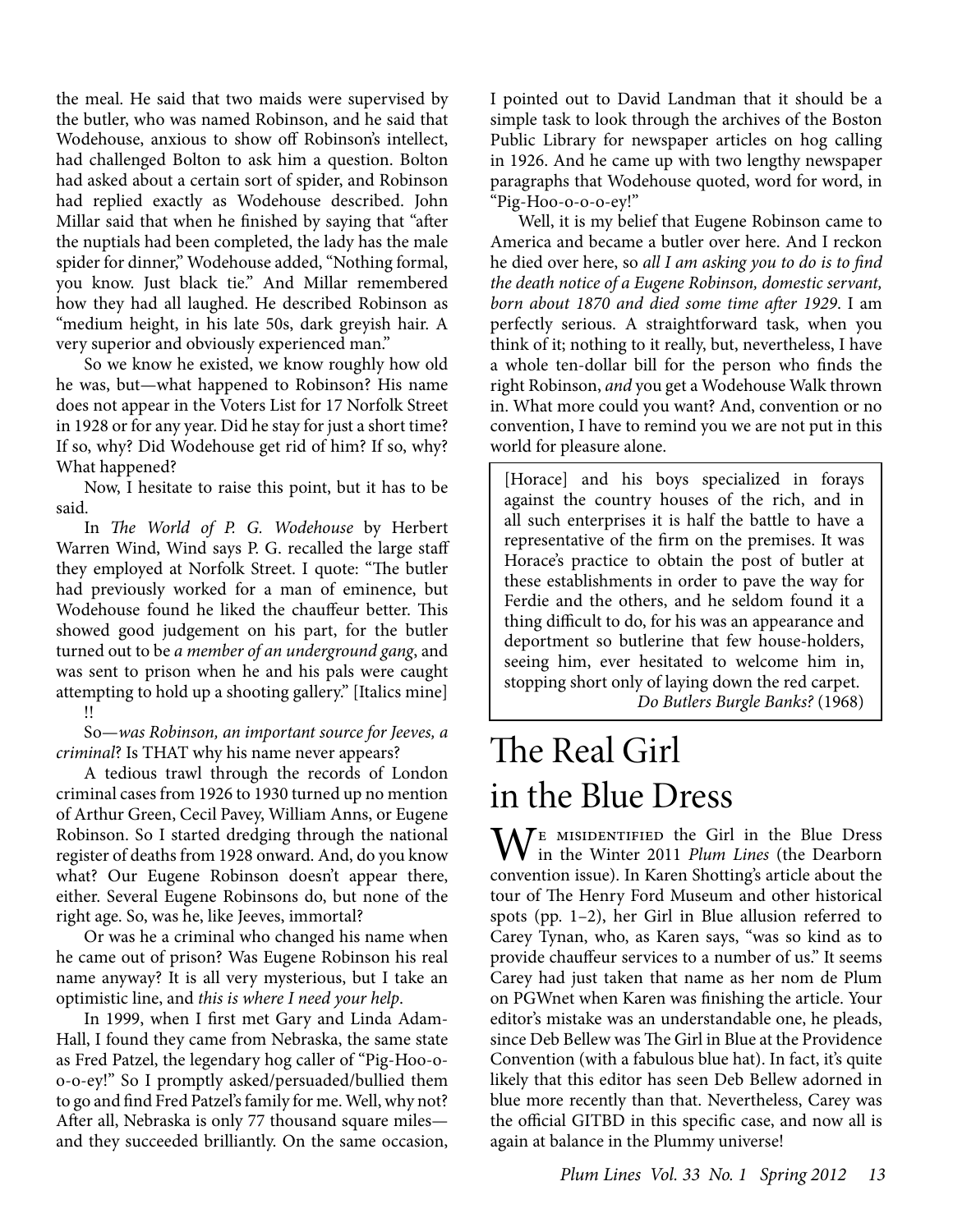# Chapters Corner

 $\Lambda$ *THAT IS YOUR chapter up to these days? We* welcome you to use this column to tell the Wodehouse world about your chapter's activities. Chapter representatives, please send all info to the editor, Gary Hall (see back page). If you're not a member of a local chapter but would like to attend a meeting or become a member, please get in touch with the contact person listed.

#### **Anglers' Rest**

(Seattle and vicinity) Contact: Susan Collicott Phone: E-mail:



#### **Birmingham Banjolele Band**

(Birmingham, Alabama, and vicinity) Contact: Caralyn Campbell Phone: E-mail:



The Birmingham Banjolele Band gathered  $\blacktriangle$  recently for some excellent browsing and sluicing, sparkling conversation, and a bracing program on book inscriptions by His Excellency, TWS President Ken Clevenger. The event took place at the Clevengers' Knoxville home.

The tipple of the day was the Zizzbaum, originally concocted by the intrepid coves of the Perfecto-Zizzbaum Motion Picture Corporation. After a preevent Zizzbaum tasting by a few willing guinea pigs, Ken slightly adjusted the California libation's recipe to suit the southern palate. More than one attendee expressed gratitude for Ken's serving the cocktail prior to speaking at any length.

The group next plans to gather on March 24 for a Wodehouse musicale, where ivories and laryngeal regions will be tickled in, it is hoped, a pleasing manner.

#### **Blandings Castle Chapter**

(Greater San Francisco Bay area) Contact: Phone: E-mail:



**The Broadway Special** (New York City and vicinity) Contact: Amy Plofker

Phone: E-mail:

#### **Capital! Capital!**

(Washington, D.C., and vicinity) Contact: Jeff Peterson Phone: E-mail:



ON DECEMBER 4, 2011, Capital! Capital! members<br>gathered in a downtown D.C. restaurant for dinner and an evening of Wodehouse camaraderie. The speaker for that evening was CapCap's longtime friend Ken Clevenger, TWS's president. Ken favored attendees with a presentation on P. G. Wodehouse and Winston Churchill, and highlighted the similarities and differences of the two. Both Plum and Churchill, for example, were academically undistinguished as schoolboys, but both developed an absolute command of the English language. Both were prolific writers. The content of their books was, of course, widely different. Also, Churchill was outgoing and a gifted conversationalist, whereas Plum was more comfortable in the solitary company of his typewriter. Churchill was indifferent to Plum, except for the time of Plum's broadcast unpleasantness of 1941. Nevertheless, both were towering public figures of their era.

To keep Ken honest in his scholarship, the evening's guests included several members of the Washington, D.C., chapter of the English Speaking Union (www.esu. org), including the chapter director and author Mark Olshaker. The "twin pillars" of the ESU are William Shakespeare and Winston Churchill, thus making a natural connection between Capital! Capital! and the ESU that evening.

If you must know, CapCap and Clevenger have a mutually advantageous symbiotic relationship. CapCap gets an event speaker and Ken, for his part, gets to beta test, so to speak, his latest Wodehouse-related research and writing. Ken can receive applause and accolades or be on the receiving end of overripe fruit and vegetables thrown from the back benches. So far Ken has a pretty good batting average with minimal tomatoes, and he remains a favorite of CapCap and TWS.

There were 37 happy and convivial attendees at the dinner and meeting.

Capital! Capital! will gather again on Sunday, March 11, at the same, now usual, location with dinner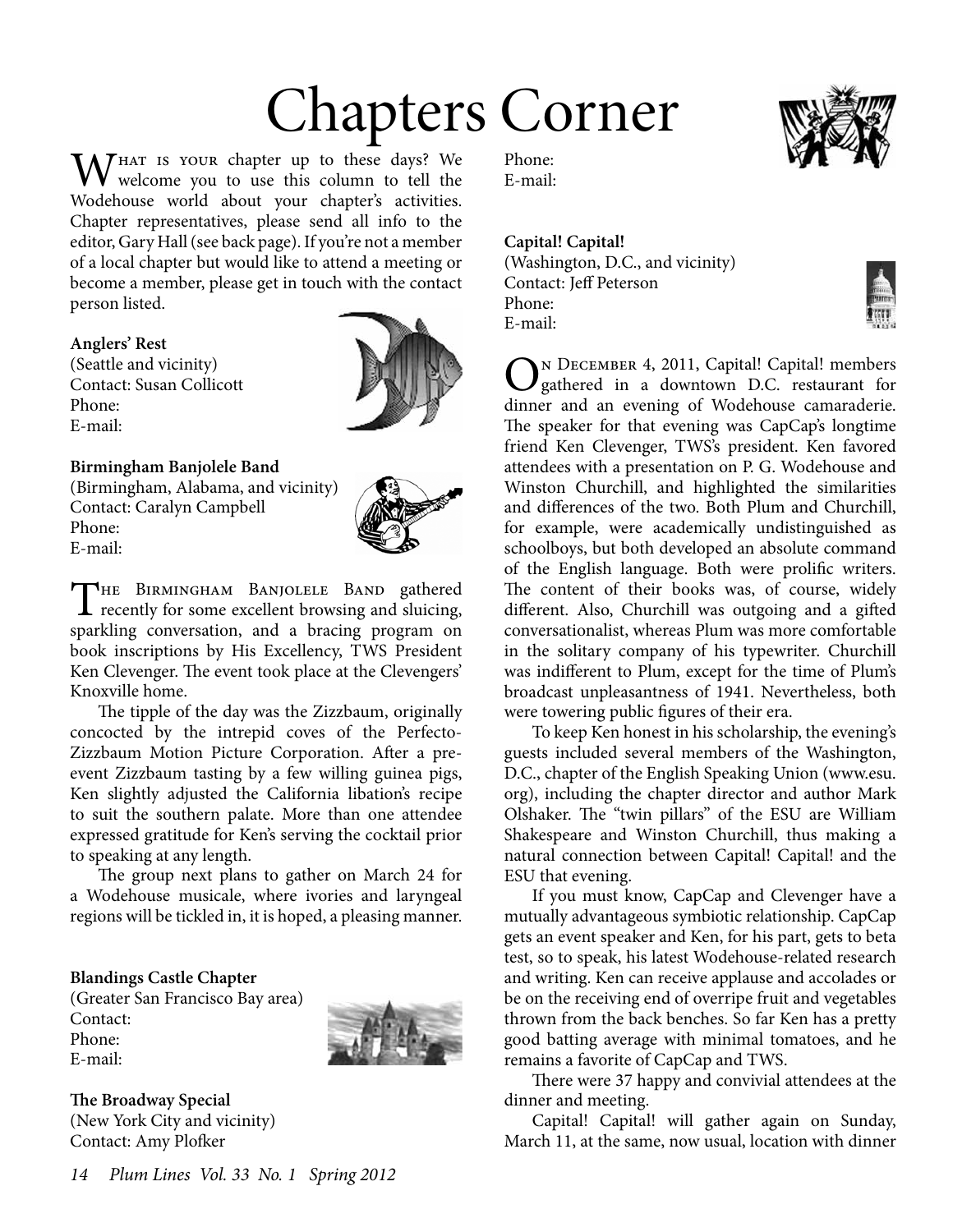and a presentation by John Baesch on Wodehouse and Sir Arthur Conan Doyle. The ESU will will again join us. Other TWS chapters might want to consider linking up with ESU chapters in their areas since topics may be of mutual interest.

#### **Chapter One**

(Greater Philadelphia area) Contact: Herb Moskovitz Phone: E-mail:



A BOUT A DOZEN Chaps convened at the Dark Horse<br>Tavern on a very sunny but very cold winter day. We had one special guest: Janet Nickerson (Nobby Hopwood) brought hubby Arthur Malestein, who took the nom de Plum Uncle Harry.

Commencing with a discussion of things literary, theatrical, and cinema-related, we settled down to a fine repast, followed by what we hope passed for a business meeting.

Bob (Oily Carlisle) Rains brought us up to speed on plans for the April 22 dedication of the marker at Plum's gravesite in Remsenburg. Bob related that we surpassed our expected goal of funds raised. Bob and Andrea will travel to Remsenburg on March 3 to meet with the Remsenburg Community Church's staff to discuss the exact marker location. Tony Ring will entertain us as MC on the bus ride out from Manhattan. Although both *Anything Goes* and *Sitting Pretty* are playing in New York City that weekend, *Sitting Pretty* is (lamentably) sold out! Bob was given three rousing cheers by the Chaps for his yeoman efforts at bringing off the marker's erection and dedication.

Karen Ruef read us some Wodehouse excerpts from Michael Dirda's just-published *On Conan Doyle: Or, The Whole Art of Storytelling*.

Then Larry Dugan (Alpine Joe) led a spirited discussion of "Bill the Bloodhound," the lead-off story in British editions of *The Man with Two Left Feet*. The discussion segued into one on coincidences, both in Plum's works and in our daily lives.

 Our next meeting will be held on March 25, at the Dark Horse Tavern in Philadelphia.

**The Chicago Accident Syndicate** (Chicago and thereabouts) Contact: Daniel & Tina Garrison Phone: E-mail:



#### **The Clients of Adrian Mulliner**

(For enthusiasts of both PGW and Sherlock Holmes) Contact: Phone:

#### **The Drone Rangers**

(Houston and vicinity) Contact: Carey Tynan Phone: E-mail:

#### **The Flying Pigs**

(Cincinnati area and elsewhere) Contact: Susan Brokaw Phone: E-mail:

#### **Friends of the Fifth Earl of Ickenham**

(Buffalo, New York, and vicinity) Contact: Laura Loehr Phone: E-mail:

#### **The Mottled Oyster Club / Jellied Eels**

(San Antonio and South Texas) Contact: Lynette Poss Phone: E-mail:

**The New England Wodehouse Thingummy Society (NEWTS)**

(Boston and New England) Contact: David Landman Phone: E-mail:



T BEGINS TO grow serious and, unless certain parties<br>mend their ways ASAP, non-collapsible steps will be<br>taken. To the sense have followed in this selection.  $\mathbf{T}$  r BEGINS TO grow serious and, unless certain parties taken. To those who have followed in this column the series of mishaps that have dogged NEWT meetings from smoke inhalation to the buckling of a staircase, the above warning cannot have come too soon.

The latest affront was a stove fire as our hosts Ellen Donovan and Bob Norberg were warming comestibles for the Yuletide gathering at their condo clubhouse in Dedham. Fortunately, the meatballs (Swedish and Italian), lasagna, and apple pie emerged unscathed. A vast bowl of chilled shrimp, courtesy of John Kareores, was never in danger, but who knows what recrimination would have ensued had those plump pink pearls gone up in a sheet of flame. Incidentally, once the flames





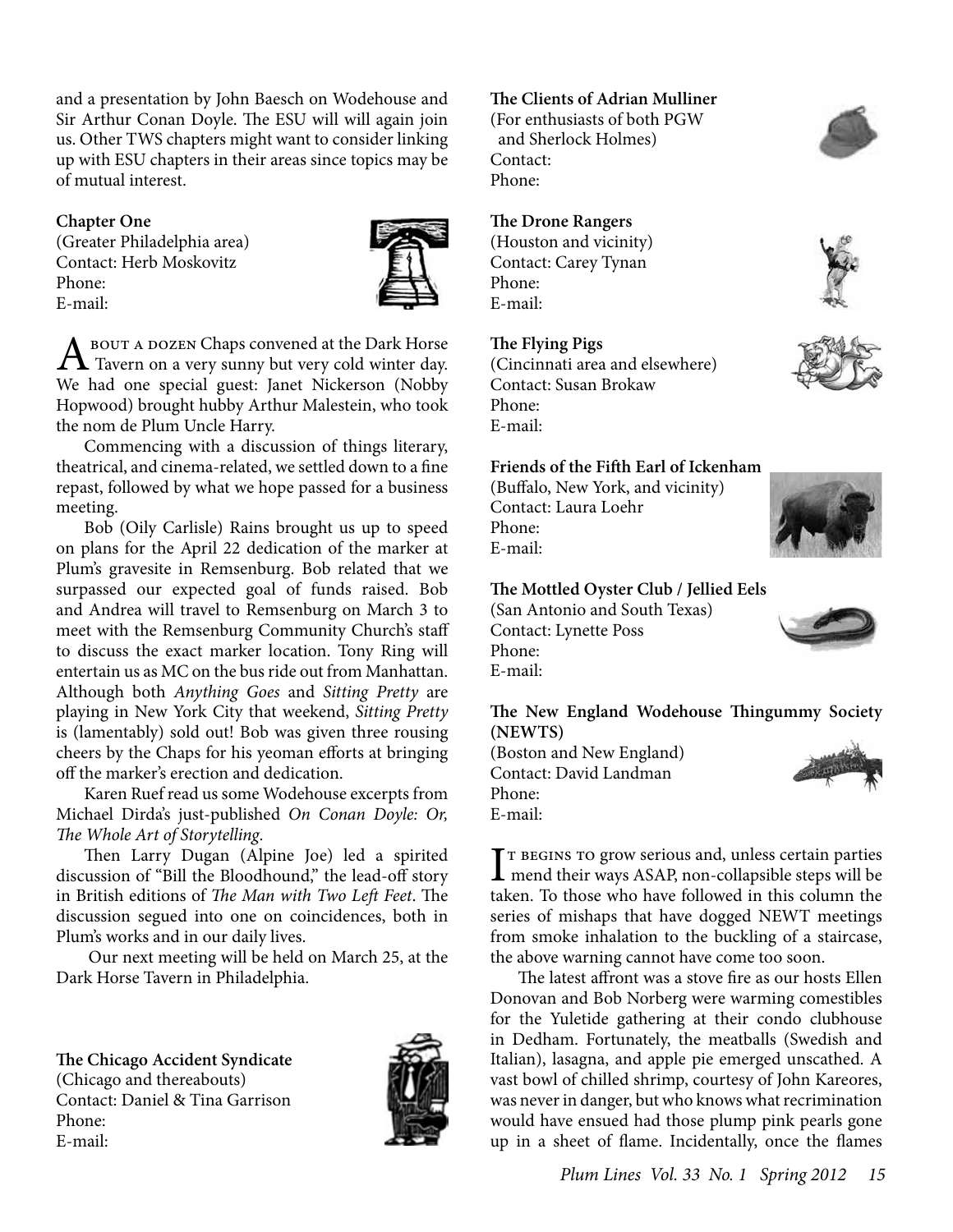had been extinguished, a head count disclosed that no NEWT had been incinerated.

Fans were activated, and once the smoke had cleared, the NEWTS conducted their annual Christmas grab bag to the vibrant delight of all. The highlight of the meeting was to have been videos of the Wogan BBC tribute to Plum and highlights of the Detroit convention. Alas, neither would play on the clubhouse screen, but the NEWTS maintained a stiff upper lip quite a feat for a member of the family Salamandridae but not so stiff that they could not devour every dish set before them. And so, through smoke and flame the NEWTS carried on. But let it be known: *We won't take it anymore!*

#### **The Northwodes**

(St. Paul, Minneapolis, and vicinity) Contact: Kristine Fowler Phone: E-mail:



#### **The Perfecto-Zizzbaum Motion Picture Corporation**

(Los Angeles and vicinity) Contact: Karen Shotting Phone: E-mail:



The Perfecto-Zizzbaum Motion Picture Corporation's annual holiday tea at The Pacific Dining Car was a festive binge featuring a guest appearance by noted author Brian Taves, who brought with him his wealth of Wodehouse/Hollywood knowledge and a copy of his latest book, *Thomas Ince: Hollywood's Independent Pioneer*. There was plenty of browsing, sluicing, and holiday cheer, as well as general agreement that April June, the villainess of our December reading, *Laughing Gas*, may be one of the most unlikeable characters in the Wodehouse canon.

Our January reading was *Uncle Fred in the Springtime*, but we took our usual verbal detours into related subjects, including ideas for the optimal method of introducing teens and preteens to the delights of the Master. We also discussed ways and means for conducting inquiries into the rival merits of different recipes for the Green Swizzle. Every Plummy should be familiar with the Green Swizzle recipe in Norman Murphy's *A Wodehouse Handbook*, which the Jamaican High Commission confirms as the concoction that saved Bertie Wooster's life at Wembley. Another recipe (with a pedigree from The Bridgetown Club in Barbados) can be found in an online article by Darcy O'Neill. Mr. O'Neill's article includes an excerpt from a 1910 *New* 

*York Times* article, which claims that, if a volume about the West Indies' beverages were to be written, after one had disposed of the Jamaican drinks "most of the rest of the volume would be devoted to Swizzles . . . [and] in this portion of the book, the most important chapter would be devoted to the Green Swizzle" (http:// www.artofdrink.com/archive/research/green-swizzle). There has been much discussion of these recipes on PGWnet, and PZMPCo (whose Cocktail Committee created the "Zizzbaum") has agreed to take on the challenge of comparing the merits of various recipes for the Green Swizzle and report its findings.

Our February meeting may include research in this area, so we have decided that our readings will concentrate on everyone's favorite bibulous cat, Webster ("The Story of Webster" and "Cats Will Be Cats"). Members are also asked to bring their favorite alcoholrelated quotes. Our readings for March and April are *Psmith in the City* and *Tales of St. Austin's*, respectively.

We meet the second Sunday of each month at 12:30 p.m. Generally you will find us at Book Alley, 1252 East Colorado Blvd, Pasadena, California, details online at http://www.bookalley.com/shop/bookalley/index.html. We may meet at an alternative location in February (for research purposes), so please contact Karen Shotting or join our Yahoo! Group at http://groups.yahoo.com/ group/PZMPCo/ for more information.

#### **The Pickering Motor Company**

(Detroit and vicinity) Contact: Elliott Milstein Phone: E-mail:



#### **The Portland Greater Wodehouse Society (PGWs)**

(Portland, Oregon and vicinity) Contact: Carol James Phone: E-mail:



**The Right Honorable Knights of Sir Philip Sidney** (Amsterdam, The Netherlands) Contact: Jelle Otten Phone: E-mail:

SATURDAY, NOVEMBER 26, 2011, was a great day<br>
for all Knights because they attended the sixth<br>
International D.G. We delegate Manuscript Diagon International P. G. Wodehouse Society Memorial Dinner 2011 (IPGWSMD 2011) in Leiden, The Netherlands. The dinner was preceded by a walking excursion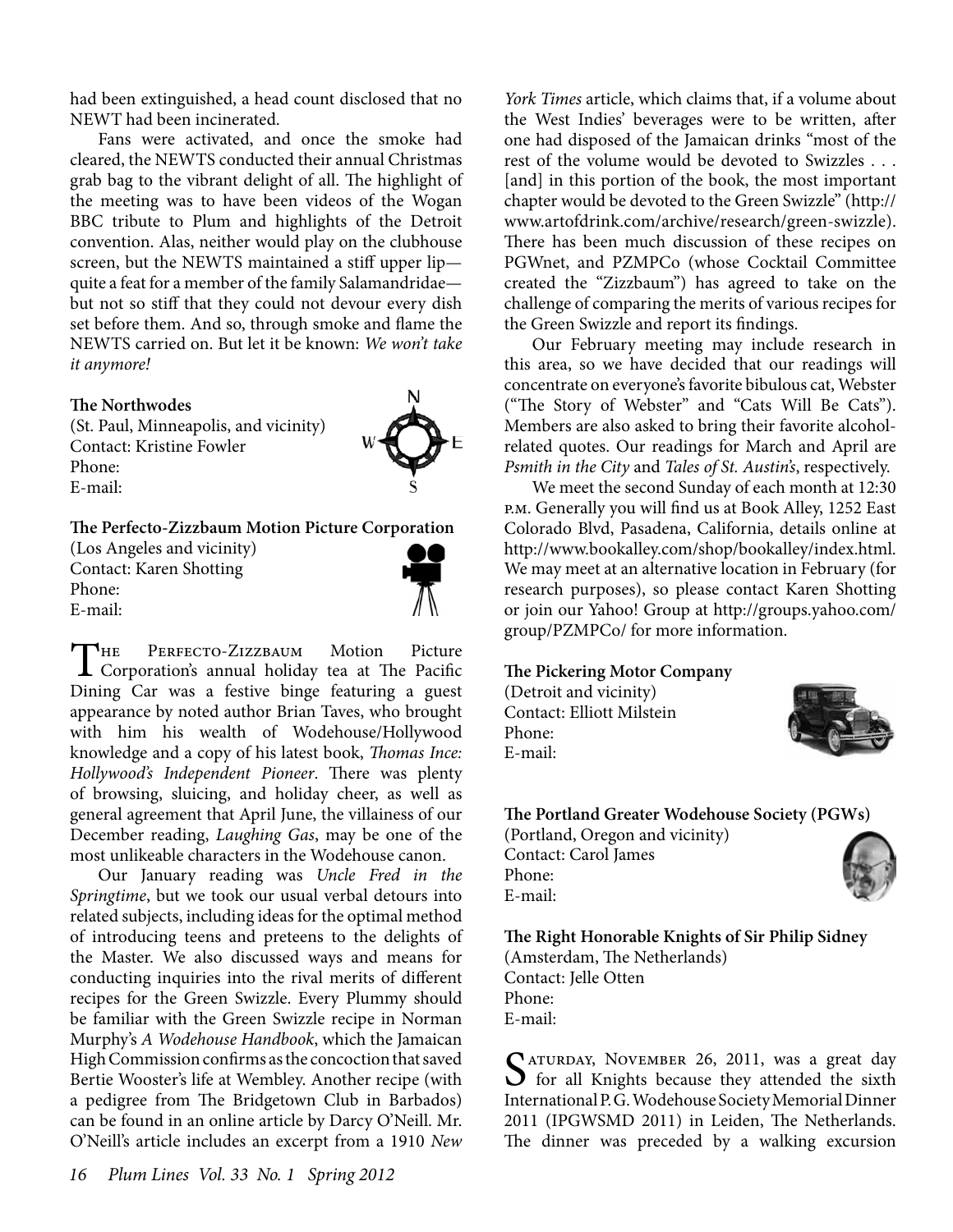through the thousand-year-old town of Leiden. We visited remarkable sites such as the birthplace of famous Dutch painter Rembrandt Harmenszoon van Rijn (aka Rembrandt) and the buildings of the more than 400-year-old University of Leiden.

The dinner itself was in Brasserie De Poort (=Tower) in the Zijlpoort, one of the town's remaining medieval towers. One imagined that one was dining in an old dungeon. But Master of Ceremonies Tony Roodnat had let Anatole into the brasserie to prepare the *Menu à la porte étroite* (*Les Entrées, La Grande Bouffe et Les Desserts*). It was a great idea because the meals were delicious. Several members of the Dutch Society cheered us up when they sang lyrics from the musical *By Jeeves*, recited a homegrown sonnet (à la Shakespeare), delivered speeches about the history of the Dutch Wodehouse Society, and sang "Sonny Boy." The latter was performed by the president and the available former presidents of the society. All Knights agreed that it was a splendid day and evening.

Back to normalcy: the next meeting of the Hon. Knights will be on Saturday, February 18, at 1:00 p.m. in Mulliner's Wijnlokaal, Lijnbaansgracht 266-267, Amsterdam, The Netherlands. The theme of the meeting will be *De Avonturen van Ukridge* (*The Adventures of Ukridge*). The reason for the joyful event is that a Dutch commercial publishing company is publishing a Wodehouse book in a new Dutch translation. The last time a regular Dutch publishing house published a Wodehouse translation was in 1984! So we are very happy. Eight Ukridge stories, which have been never translated before, will be in *De Avonturen van Ukridge*. The publisher himself and the translator, our friend Leonard Beuger, will present the book. In the schedule of events will be a great Ukridge Quiz. Wiesje Foppen will read her favorite Wodehouse excerpt, and the traditional annual cock-and-bull-contest is absolutely also on the program.



*Marjanne Otten, Agnes van der Vegt, Jacques van Gent, Elena Kirillova, and Peter Nieuwenhuizen (photo by Jelle Otten)*

**The Size 14 Hat Club** (Halifax, Nova Scotia) Contact: Jill Robinson E-mail:



"I remember Jill, when she was twelve, turning the garden hose on me and knocking about seventyfive per cent off the market value of my best Sunday suit. That sort of thing forms a bond, you know, and I've always felt that she was a corker."

*Jill the Reckless* (1920)

# A Few Bonus Quick Ones

Jonathan Yardley interviewed Patricia Meyer Spacks, the Edgar Shannon professor of English emerita at the University of Virginia, in a November 20 article in the *Washington Post*. Professor Spacks waxed on many topics; most relevant to us is that she spoke of how enduring Wodehouse is for her: "Everything that I recently read by Wodehouse remained absolutely and completely the same as I remembered. . . . The prose of the stories offered familiar delights. The plots remained cavalier, unlikely, fun."

*\*\*\*\*\*\*\** In the July 24 *Sunday Times* (London), there was mention of the Chap Olympiad, "a celebration of British eccentricity organized annually by *The Chap* magazine." Some of the events included were "butler baiting, sauntering, being carried by servants while smoking a pipe, jousting with umbrellas while riding a bicycle, and a contest in which gentlemen try to make ladies swoon 'by any means possible.'"

*\*\*\*\*\*\*\**

In the July 3 *Sunday Telegraph*, there was an article called "A Short Sermon," wherein the writer described how churches are taking a stand against "prattling prelates," realizing that long sermons might be the reason some avoid church. Referencing "The Great Sermon Handicap" (of course), the columnist stated that Wodehouse knew "the traditional point of a sermon is as much to stupefy . . . as to enlighten," and concluded that a little boredom can be good for the soul.

*\*\*\*\*\*\*\**

The October 8 *New York Post* reported on the breakup of "Queen of The Metropolitan Opera" Mercedes Bass and billionaire Sid Bass. According to columnist Emily Smith, "the Bass romance blossomed when Mercedes was married to Ambassador Francis Kellogg and . . . famously got Sid's attention by throwing a bread roll at him at a 1986 lunch in East Hampton." (Apparently that wasn't enough to seal the deal until death do them part.)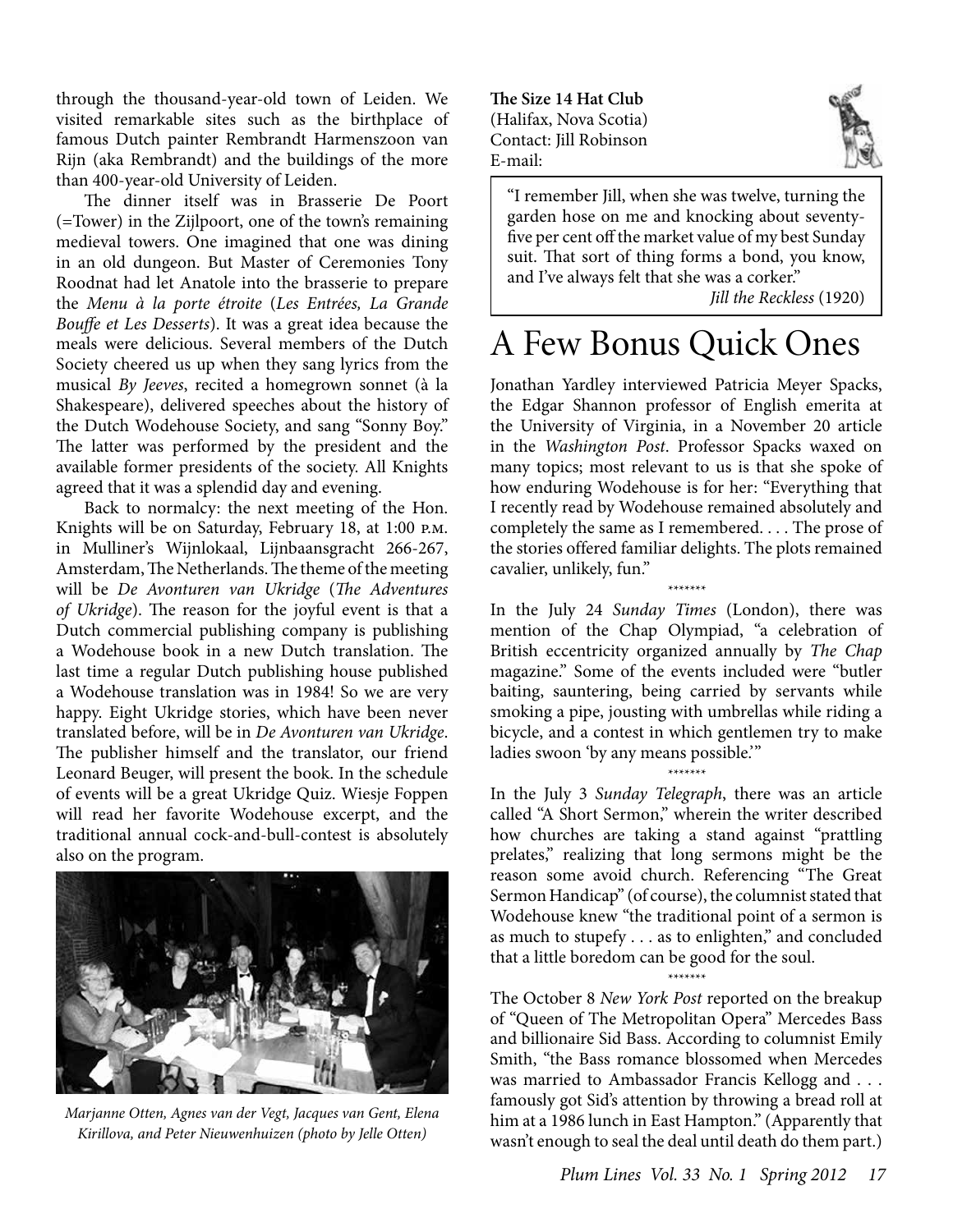# Jeeves, the Model of Servant Leadership by Tom Smith

*Major Tom Smith, U.S. Army, Ret.—better known to us as Major "Plug" Basham—entertained us at the Dearborn convention with this well-researched speech.* 

**B**EFORE DELVING into my topic, I must warn you that if you have read my book *Basham on Wodehouse*, available at Amazon.com, much of this material will be familiar. The presentation you are about to hear is based on an article that appears in that book. However, I have made many improvements for this presentation, so rather than sneaking out to the foyer to browse the collectibles or outside to have a smoke, you may want to stick around.

Let me begin my little talk by telling you that there are many theories of leadership. Having a Ph.D. in Leadership Studies from Gonzaga University (yes, Bing Crosby's alma mater), I am familiar with one or two. The school of leadership we are concerned with today is called "Servant Leadership." There are institutes of servant leadership. There are servant leadership programs on university campuses. Gonzaga University even sponsors a journal of servant leadership, and has the director of the Greenleaf Institute of Servant Leadership serving as adjunct faculty.

Servant leadership is not, we are told by scholars, a leadership theory, but more a philosophy of leadership. It is, according to Robert Greenleaf, who coined the phrase "servant leadership" in 1970, the desire to be of service to others through providing leadership. One problem I have with the whole servant leadership philosophy, however, is that, although Mr. Greenleaf 's ideas have inspired many other leadership thinkers and theorists to write articles and books on the subject, and that companies from Starbucks to Southwest Airlines have embraced servant leadership, no one does a very good job of defining what it actually is. But Mr. Greenleaf did provide the oft-quoted "One Best Test" of servant leadership:

Do those served grow as persons? Do they, *while being served*, become healthier, wiser, freer, more autonomous, more likely themselves to become servants? *And*, what is the effect on the least privileged in society? Will they benefit or at least not be further deprived?

You may have noticed that, even though Mr. Greenleaf calls this the "One Best Test," there seem to



*Tom Smith led the way in style at TWS's 2011 Dearborn convention, where he also gave us the goods on servant leadership. (Photo by Elin Woodger)*

be at least three and maybe four tests, but I suppose calling these the "Three or Maybe Four Best Tests" or the "Three or Four Things Ya Gotta Do To Be a Leader" does not flow as fleetingly off the tongue. But that, dear friends, is a mere quibble.

It is also the custom, when discussing servant leadership, to explain how Mr. Greenleaf was inspired to create this philosophy and why he chose to call it "servant leadership." All the scholars of servant leadership do it. Even Mr. Greenleaf himself does it. It's de rigueur. It's the done thing. And because I need to pad a rather short presentation, I'm going to do it, too. So here goes. For the benefit of those of you who are new to the topic and with apologies to those who are familiar with the concept, I'm going to explain it once again.

It seems that young Robert Greenleaf, a Quaker (and I have no idea why or if it's important to mention that young Robert was a Quaker, but, again, it seems that all the scholars mention it), graduated from a small college in the Upper Midwest sometime around 1920 or so. It was someplace cold, like Minnesota. When I originally wrote this, I was too lazy to look up the exact details, but since then, I've had some time on my hands, so through the magic of the iPad, I found that Greenleaf graduated from Carleton College in Northfield, Minnesota, in 1926.

It seems Jesse James visited Northfield, as well. But once again, I digress. Upon graduating, Greenleaf hired on with AT&T. He rose through the ranks in the personnel administration side of the company, becoming a senior manager in training, development, and education. Upon retiring after a long, successful, and probably boring career in 1964, he became a management consultant and member of various corporate boards of directors. One of the boards he served on was for an organization dealing with applied ethics. Even though he did not write his first published article until he was in his sixties and did not publish his first book until he was 73, he wrote prolifically about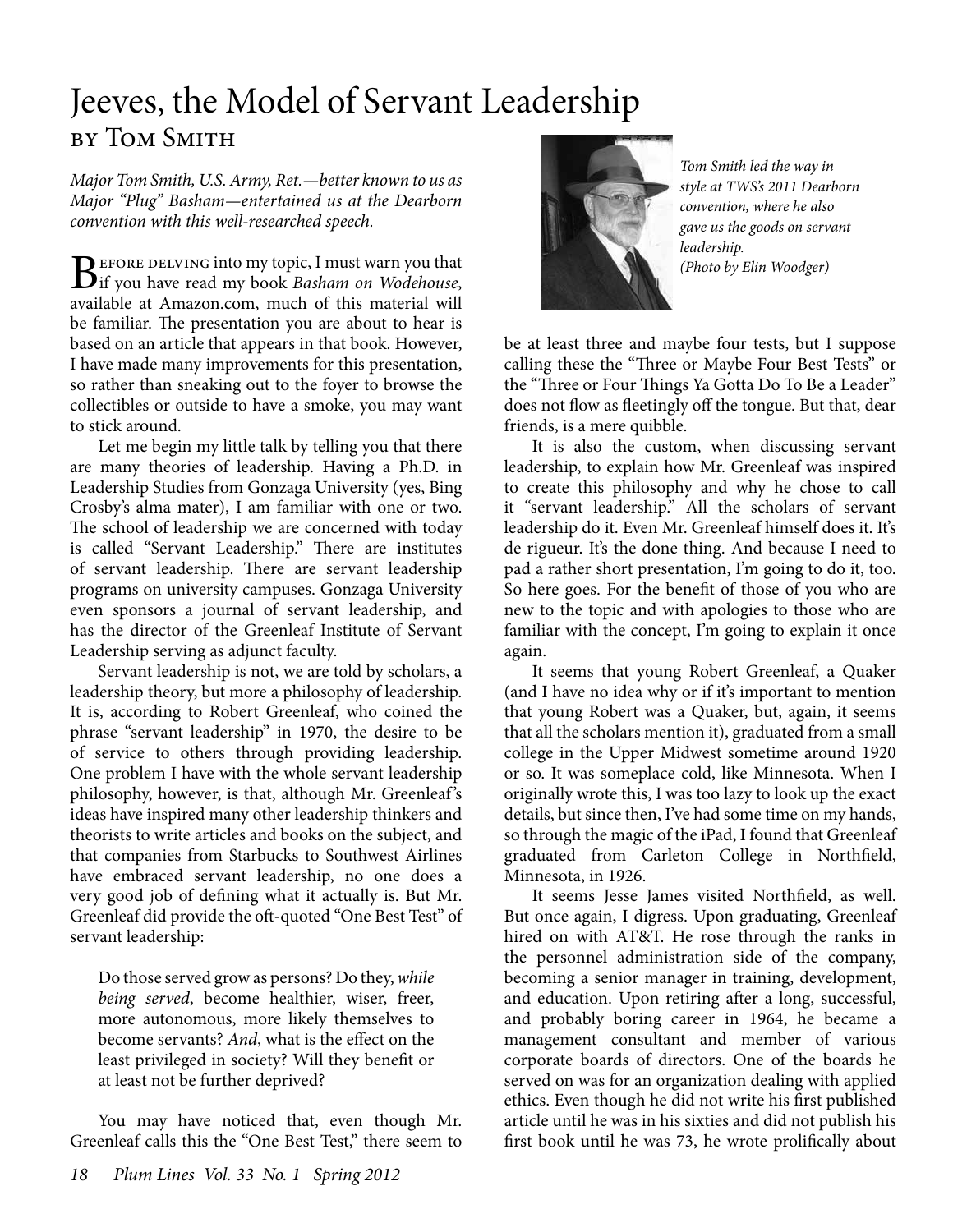management and leadership. In short, he became an expert on the management of large organizations.

During the 1960s, Greenleaf was doing consulting work for a university. He felt that, in order to better understand the students he encountered and was working with at the university, he should read what the students were reading. As he walked around campus, he noticed that the German author Herman Hesse seemed popular among the student body. So he picked up and read a copy of Hesse's *The Journey to the East* (or in its original German, *Die Morgenlandfahrt*), and out of the experience came servant leadership.

Now, I've read Hesse's story myself, but didn't seem to get much out of it. I found it dull, odd, and not very good. Perhaps it lost something in translation. So in fairness to Greenleaf's ideas, I'll let him explain the story in his own words:

In this story we see a band of men on a mythical journey, probably also Hesse's own journey. The central figure of the story is Leo, who accompanies the party as the *servant* who does their menial chores, but who also sustains them with his spirit and song.

If I may interrupt Mr. Greenleaf 's narrative at this point, neither Mr. Greenleaf nor Herr Hesse tell us what song Leo sang to the young gentlemen in his charge. And while I don't exactly understand how this got into my text, it says, here, that I must now sing "Sonny Boy."

[*We must note that at this point the intrepid Tom Smith sang, in fine tenor voice, the first verse to "Sonny Boy."*]

Now we shall return to Mr. Greenleaf 's description of Leo:

He is a person of extraordinary presence. All goes well until Leo disappears. Then the group falls into disarray and the journey is abandoned. They cannot make it without the servant Leo. The narrator, one of the party, after some years of wandering, finds Leo and is taken into the Order that sponsored the journey. There he discovers that Leo, whom he had known first as *servant*, was in fact the titular head of the Order, its guiding spirit, a great and noble *leader*.

While I believe that drugs may have been involved in Hesse's story (whether the drugs were taken by Hesse or his characters is unclear), Greenleaf, on the other hand, was inspired by this story. To him the story of Leo

"clearly says that *the great leader is seen as servant first*  and that simple fact is the key to his greatness." From this, the reader of Wodehouse may already see where I am heading. But we will get to that in a moment.

The problem I've always had with Hesse's Leo as the example of servant leadership, though, is Greenleaf's own best test. The narrator in Hesse's story never seems to grow in the story. He does not become more capable, healthier, or wiser. He merely realizes that Leo was running the show the whole time, and that he, the narrator, was merely an incompetent schlub going along for the ride.

So I would like to offer a better exemplar of servant leadership. You guessed it: Wodehouse's own Jeeves. But before progressing too far, it's important to point out that the idea of servant as leader did not originate with Greenleaf, Hesse, or even Wodehouse. In her work on Wodehouse (*Wooster Proposes, Jeeves Disposes or Le Mot Juste*), Kristin Thompson points out that characters like Hesse's Leo and Wodehouse's Jeeves are part of a long "literary tradition of clever servants, stretching back to the plays of Aristophanes (for example, Xanthias in *The Frogs*) and Plautus and extending through such figures as Sancho Panza and Sam Weller." Literature abounds with masters who would be lost without their servants. Modern culture takes that as a fairly common theme in movies and television shows as well. For instance, there is the servant played by Sir John Gielgud in the Dudley Moore film, *Arthur* (for our purposes, we will pretend that the movie has not been remade). Arthur, the inept, alcoholic, rich man is completely dependent on his servant to take care of him.

Then there is Rowan Atkinson's Blackadder, where Edmund Blackadder is the smarter and cunning valet to the dim Prince Regent, played by Hugh Laurie. As an aside, the Blackadder series also gives us the anti-Jeeves with Blackadder's own servant, Baldrick, who is not much smarter than a turnip.

More recently, we have Betty Suarez, the title character of the now defunct ABC television show *Ugly Betty*, who, as personal assistant to fashion magazine editor and pampered, womanizing, rich kid Daniel Meade, takes care of all of Daniel's needs, including teaching him humility and how to treat others with respect. One could also write an essay about why Betty is a better exemplar of servant leadership when watching Daniel Meade's evolution from pampered, rich playboy to a hardworking, sensitive nice guy, but we'll leave that to the Betty Suarez Society.

So, returning to the res. In Bertie Wooster's journey, Bertie first encounters Jeeves as a servant. Jeeves takes care of Bertie's personal needs, cooks his meals, and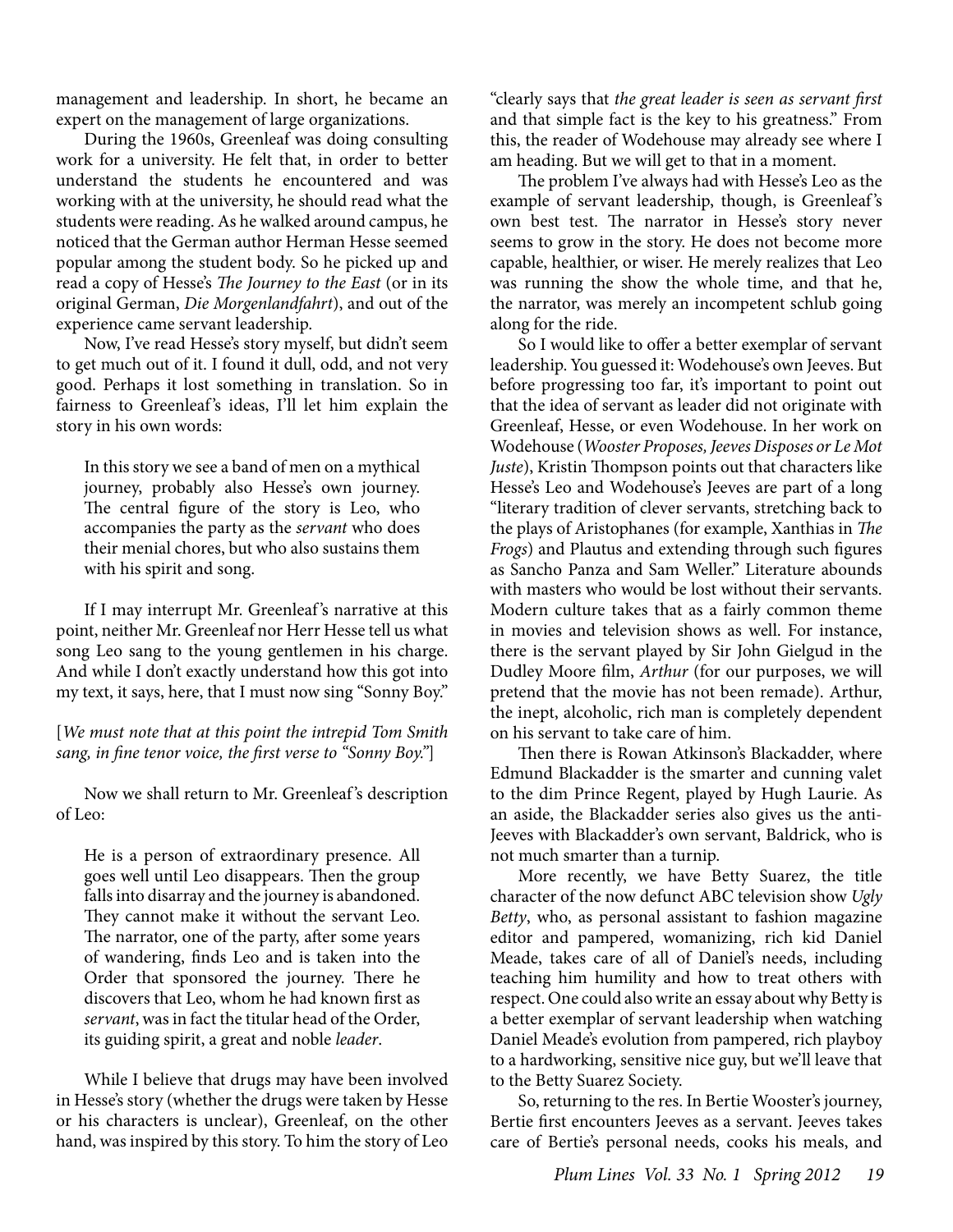mends his clothes. Jeeves lays out Bertie's clothes in the morning and puts him to bed at night. But Jeeves is also "a person of extraordinary presence." And like Leo, all goes well for Bertie until those occasions when Jeeves is not available. Then Bertram and his friends, who also rely on the amazing abilities of Jeeves, fall apart.

Much of the comic appeal of the Bertie and Jeeves stories, as Kristin Thompson points out, is the fact that the working-class Jeeves is so much smarter and capable than his "master," Bertie Wooster. While Hesse's book is not intended to be funny, we also find that Leo is much wiser and more capable than his masters. The Wooster and Jeeves stories revolve around one of two basic formulas: either Bertie or his friends are in trouble and turn to Jeeves for advice on how to get out of trouble, or Bertie attempts to solve his friends' problems himself, getting his friends stuck even deeper in the muck, so that they have to turn to Jeeves to pull them out. If this is the pattern, then, how is Jeeves any more a servant leader than Leo, who leaves his party of gentlemen stranded in some unknown wilderness?

In "Jeeves Takes Charge," where Bertie explains how he came to hire Jeeves, it becomes very clear that Jeeves runs the show and Bertie knows it. In fact, Bertie says, "I gave up trying to run my own affairs within a week of his coming to me." Jeeves begins his employment with Bertie by curing Bertie's hangover and, by the end of this first story, extricates Bertie from an engagement with a most unsuitable woman who wants Bertie to read Nietzsche. Is there a pattern developing about the unsuitability of German authors? But never mind. Bertie's friends and relatives also learn to rely on Jeeves and his ability to solve problems. In the second story in *Carry On, Jeeves*, "The Artistic Career of Corky," Jeeves's abilities are of such magnitude that Bertie says:

I felt like the proprietor of a performing dog on the vaudeville stage when the tyke has pulled off his trick without a hitch. I had betted on Jeeves all along, and I had known he wouldn't let me down. It beats me sometimes why a man with his genius is satisfied to hang around pressing my clothes and what not. If I had half Jeeves's brain I should have a stab at being Prime Minister or something.

Unlike the people Leo serves, the people Jeeves serves are aware of what he does for them. This is, perhaps, the first step in Bertie's growth and development and his attainment of wisdom. But even though Bertie is aware of his own incompetence when compared to Jeeves's abilities, eventually Bertie begins

to resent his valet's skills and the power Jeeves exercises over Bertie. As the Jeeves and Wooster stories progress, Wooster often rebels against Jeeves or attempts to show Jeeves, friends, and family that he, Wooster, can also solve problems and does not need to rely on Jeeves. Of course, this always leads to more instances where Jeeves needs to intervene. Eventually, Bertie becomes resigned to, and finally accepts and enjoys, the relationship he has with Jeeves. So we see that Bertie, while being served by Jeeves, grows wiser about his own abilities. Jeeves even inspires Bertie to serve others. Yes, Bertie usually bungles the task, but eventually he realizes that his best service is when he provides his friends with the services of Jeeves.

Some might argue that Wooster hasn't grown at all. I argue that his self-knowledge does represent growth. But if that isn't sufficient, recall that in the story *The Return of Jeeves* we learn that Bertie is off at a school for gentlemen where the gentlemen learn to take care of themselves. This is growth and understanding far exceeding that of Leo's masters.

So to me, at least, Wodehouse's Jeeves is a much better example of servant leadership than Hesse's Leo. One wonders, then, what would have become of Greenleaf 's notion of servant leadership had he picked up a copy of *Carry On, Jeeves* instead of Hesse's *Journey to the East.* I suspect Greenleaf's writing would have benefited and perhaps some much needed humor might have been injected into it. But Greenleaf's one best test could still stand and, with the inimitable Jeeves as exemplar, we should all strive to be servant leaders.

#### **References**

- Greenleaf, Robert. 2002. *Servant Leadership: A Journey into the Nature of Legitimate Power and Greatness*, 25th anniversary ed. New York: Paulist Press.
- Jolson, Al; DeSylva, B. G.; Brown, Lew; Henderson, Ray. 1928. "Sonny Boy." Chappell & Co., Inc.
- Thompson, Kristin. 1992. *Wooster Proposes, Jeeves Disposes*. New York: James H. Heineman.
- Wodehouse, P. G. 2003. "Jeeves Takes Charge," in *Carry On, Jeeves*. Everyman: London. Originally published in 1925 by Herbert Jenkins.
- Wodehouse, P. G. 2003. "The Artistic Career of Corky," in *Carry On, Jeeves*. Everyman: London. Originally published in 1925 by Herbert Jenkins.
- Wodehouse, P. G. 1985. *The Return of Jeeves*. New York: Perennial Library. Originally published 1953 by Simon and Schuster.

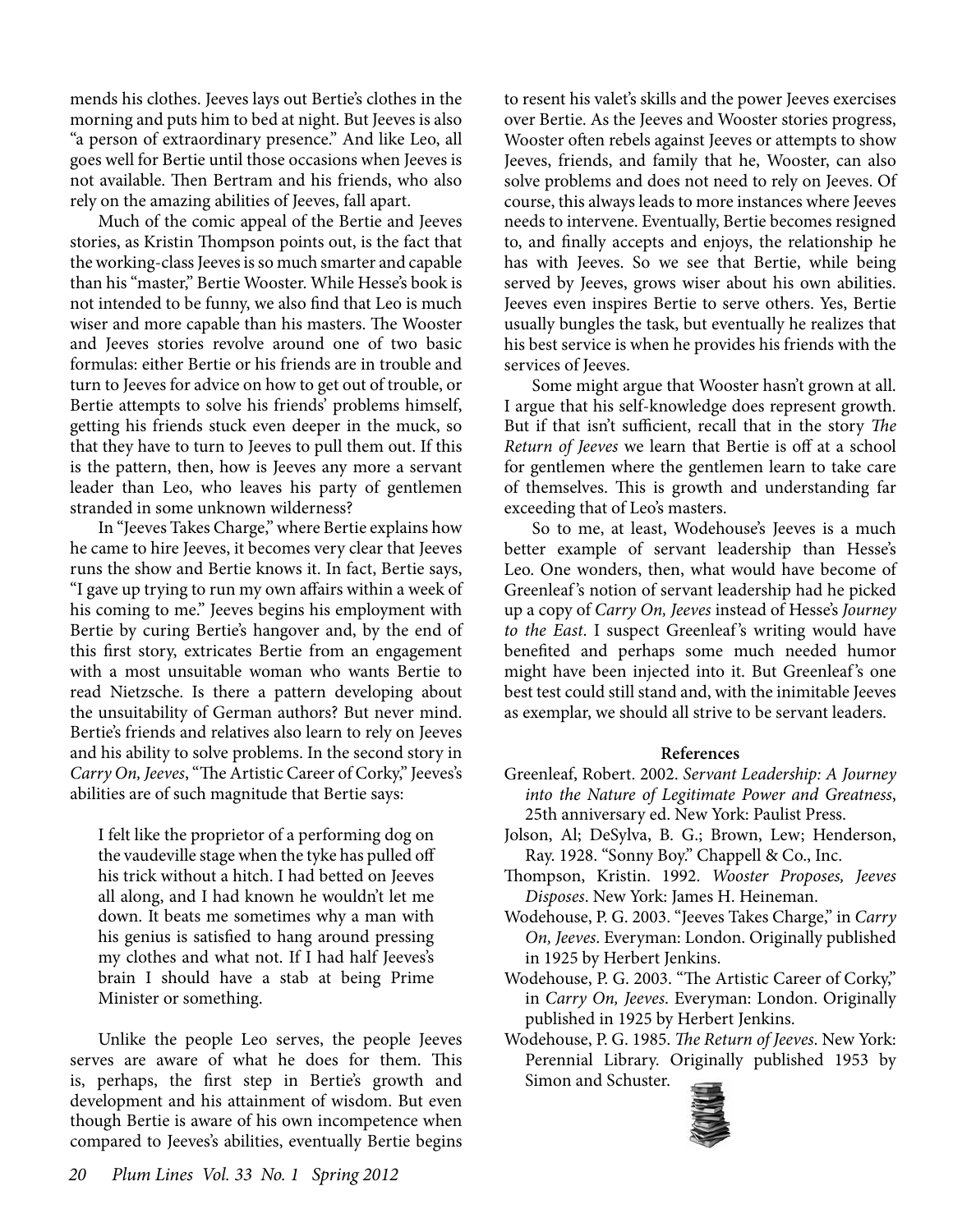### Sunset at Toszek by Tim Richards

"If this is Upper Silesia, what must Lower Silesia be like?"



 $S<sub>seat</sub>$  on a slow train from the Polish city of Opole to the small town of Toszek, I'm reminded of P. G. Wodehouse's comment about the region where he was held prisoner by the German army from 1940 to 1941. It's true that the landscape of Silesia

*Travel writer and PGW aficionado Tim Richards*

is flat and undramatic, quite unlike the mountainous terrain further south along the border with the Czech Republic.

As my train passes green fields along the quiet branch line linking Opole with the industrial city of Gliwice, I idly wonder if the low crops I'm seeing are sugar beets.

Then I step out at Toszek, the train trundles off, and I'm left on a low, crumbling platform next to an imposing station building. It is classic 19th-century German construction of dark red brick, and a little sinister in appearance, even on this warm day. Its boxy form has clearly seen better times, as it is now decorated with graffiti and appears to be completely shuttered, bar a small waiting room opening onto the platform. I find it strange to think that Plum might have come across this same platform in 1940.

For this Polish Toszek was once the German Tost, the location of the prisoner-of-war camp into which Wodehouse was placed after being captured at his home in France.

What has enabled me to be here is my job as a freelance travel writer. One of my regular assignments is to visit Poland for the publisher Lonely Planet, and to update guidebooks as they come due in the schedule. I've always wanted to make the pilgrimage to Plum's temporary wartime home. On this occasion



*Outside the Toszek train station, "modernized" by spray painters*

I've been specifically assigned Silesia, so Fate has kindly made it easy for me to take a sidetrip to Toszek (pronounced TOSH-ek, by the way).

But Fate, as we know, has a way of slipping up behind one with a bit of lead piping. Past the station building, I find myself on a quiet country road lined by trees, with no town in sight. Google Maps has been a bit vague about the location of the station in advance, and now that I'm on the ground, Hell's foundations are quivering a little. But my iPhone soon sorts me out—it's a left turn along ul Dworcowa (Station St) into town.



*On the not-so-well-marked, but peaceful, path to Toszek*

So I'm off, with no clear idea of how far I have to walk. It's a pleasant stroll, though, a paved footpath all the way on a gentle rise past more fields and the occasional farmhouse. It's still fairly early in the day and there's no one about, except for one young guy who passes me while clutching a bottle of ardent spirits (one imagines from the night before). He asks something in Polish that I don't catch, then realises I'm an English speaker and asks for "fire" for his cigarette. When I tell him I don't smoke, he raises his bottle in salute, bellows "Goodbye!" at me, laughs, and heads off toward the train station. A man, I suspect, who will soon be in need of one of Jeeves's morning-after specials.

After twenty minutes or so, the buildings thicken and the road deposits me at the edge of the Old Town. As in all old Polish towns, this is a collection of tightly intersecting streets which would once have been contained within a medieval wall, centered on the Rynek (market square). Here I find a town hall looking out over a pleasant, recently renovated, broad civic square with benches and shade trees.

So far, so good. But this is where my research runs out. In preparing for the trip, I made sporadic attempts to contact tourism authorities in Silesia to ask about the former asylum which became a prisoner-of-war camp in World War II. E-mails went around in circles, and I was told to "talk to someone at the castle." Which is my cue to use my favourite sentence in Polish, "Jak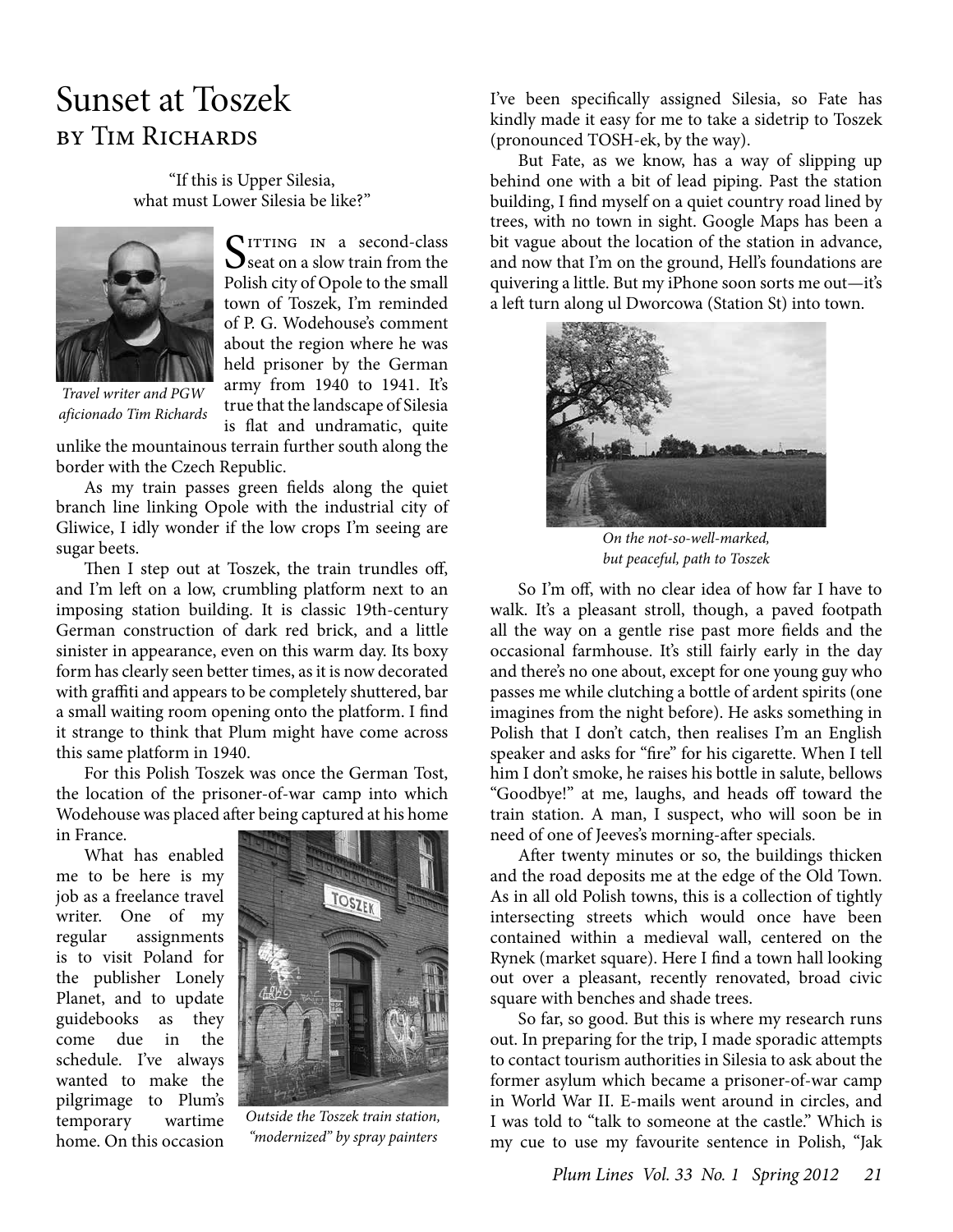dojść do zamku?" ("How do I get to the castle?"). This is a phrase we use very seldom in Australian English, so I award myself bonus points every time I take it for a spin in Polish. A lady in the square points me to the northwest, and soon I'm passing along a cobbled walkway above what must have once been a moat, through an impressively solid stone gateway into the keep of a former Gothic castle.

I say "former" because this structure has been through a lot in its history, as imparted by the sign in English outside its gate. In the ninth century, the town was founded by a mysterious duke whose life was allegedly saved by a dog called Toszek. In the 16th century, the wooden castle burned to the ground, then 200 years later the rebuilt stone edifice was the home of Baron Adolf von Eichendorff, who hosted the great German poet Wolfgang von Goethe in 1790. The castle was again ravaged by fire in 1811, a disaster from which it never recovered.

All very interesting, and the weathered interior with its lofty tower is still impressive, regardless of the noisy Polish kids on a school trip playing at its base with toy swords and crossbows. But it's not getting me any closer to PGW, so I backtrack to the office situated inside the old guardhouse, and knock on the door. The resulting conversation with a friendly office worker in my limited Polish doesn't get me very far—she doesn't seem aware of an old asylum but points me to the Ratusz (Town Hall) as the best place to ask.

OK, back to the square and its grim, grey town hall. I stick my head through the door into the ground floor, hoping to spot a tourist information bureau. No such luck—just corridors leading off past closed doors. There's a staircase in front of me, though, so I follow a couple of people up to the second floor, hoping I won't be asked what the hell I'm doing here and told to leave before I find the information I'm after. Toszek's not a big town, but one can't just go randomly roaming the streets of Polish towns looking for former insane asylums, can one? Not if there's any alternative.

At the top of the stairs, there's a kasa, a cashier's window at which locals might pay their council rates and parking fines. Worth a shot—I peer through the grille and ask the middle-aged lady in residence if she speaks English. Nope. *Nie ma problemu*, I'll try Polish. However, what I don't realize yet is that I'm not making much sense in asking for the *stary* (old) asylum, as that's not the right term. What I should be asking for is the *szpital psychiatryczny* (psychiatric hospital). Once I hit upon this formula, one of the helpful women called forth by the cashier nods vigorously and writes down an address: ulica Gliwicka 5. According to my phone,

that's just around the corner. We all smile, and then I'm back out on the streets.

What I'm startled to discover is that it's not a former psychiatric hospital, as I've assumed. Gliwicka is in fact lined by several buildings of what seems like a mental health complex. Toszek is only a tiny town, so this must be serving the whole region.

The first few buildings are too modern to be Wodehouse's prison. Luckily, I have the relevant photocopied pages from my copy of Robert McCrum's masterful *Wodehouse: A Life* in my satchel, so I peek at it for a description. Sure enough, further on I find McCrum's "brooding, dark red-brick building"; a massive, grimy structure with two jutting wings thrust to the edge of the pavement, and bars on its central windows. It was presumably from here that Wodehouse could "watch everyday life passing up and down the road outside."



*The psychiatric hospital, which served as a prison to PGW and others in WWII*

It is a bit overwhelming to see this place. It has apparently changed little in its appearance over 70 years, still grim and intimidating.

Opposite the building is a small, neglected park with a half a dozen wooden benches dotted around and a tattered old shelter whose canopy is full of holes. Adding to its forbidding air are strange fence posts supporting a chain fence around its perimeter; they look very much like concrete gravestones.

As much as Plum made light of his situation in that "Boy's Own" way of his, the gravity of his prison camp is starting to impress itself on me as I sit on a bench and stare at the hospital. After all, prisoners died within its walls that first bitter winter.

As if sensing my mood and wanting to enhance the experience, the weather has become colder as the day has progressed. It was warm and humid when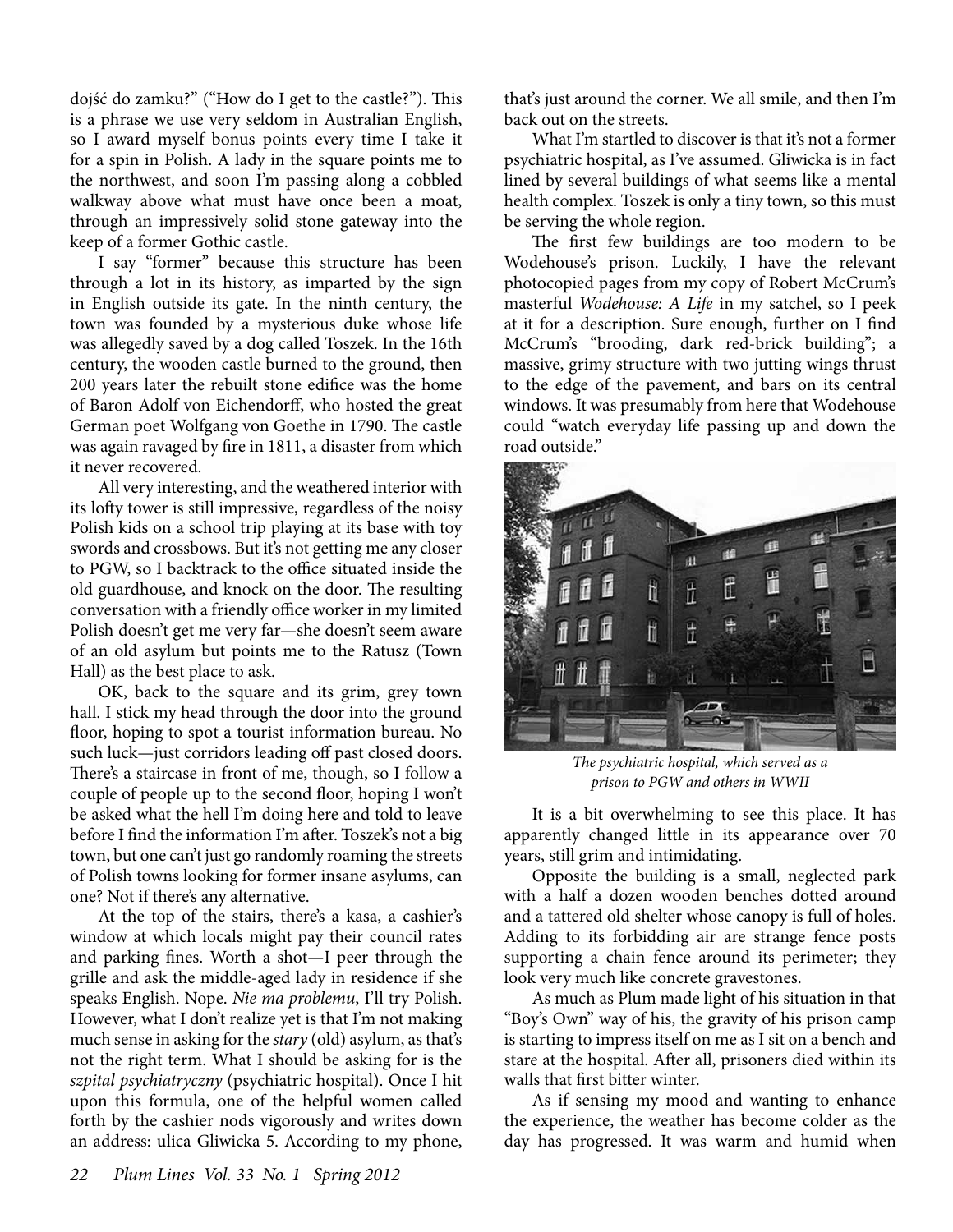I arrived, but now the sky is grey and there's a chilly breeze blowing. It's easy to imagine how cold a Silesian winter can get once it spits on its hands and really gets down to it.

I cross the road and look through the gates, where I can see a plaque marking the use of the building as a prison by the feared Soviet NKVD secret police after the war. I consider asking someone if I can visit, but on reflection it seems that an unannounced foreigner trying to gain access to a mental institution in rural Poland might gain the attention of the hospital's keener talent scouts.

So I return to the bench to sit in the light drizzle, looking up at the windows and imagining Plum looking back at me. We are, after all, separated not by space but only by the trifling matter of seven decades. If I could somehow pierce the veil of time and shout up to him from the roadway, what would I say? "Don't do the broadcasts!" comes to mind. If he'd listen, it would save everyone a lot of heartache.

But Time the Great Healer doesn't work that way, so I plod back into town to make notes and have lunch at the Zlota Kaczka (Golden Duck), being drawn back into 21st-century Poland via a decent pizza and some excellent beer. Then it's back down the cracked footpath to the railway station, each footstep taking me further away from this point of intersection with the darkest days of Plum's life.

© Tim Richards 2012

*You can find Tim Richards's weekly travel blog at www. aerohaveno.com. His 2009 novel* Mind the Gap *contains an epilogue with a brief appearance by P. G. Wodehouse in Berlin, and is available for Kindle and other e-readers.*



*Within the walls of Toszek castle*

# Jeeves and Wooster Plays in Your Home Town?

**AMY PLOFKER reminds us that Mark Richard's five**<br>Jeeves and Wooster stage adaptations can be licensed by other theater companies. So your local or regional professional theater company could, upon urging from you and others, be inspired to present *Right Ho, Jeeves*; *The Code of the Woosters*; *Thank You, Jeeves*; *Jeeves and the Feudal Spirit*; or *Jeeves in the Morning*! Here's some Q (*bold italics)* & A with Mr. Richard:

*I never managed to see one of these adaptations do they really have that* **je ne sais quoi** *and* **ne plus ultra***? It's not easy to adapt Wodehouse. Once I saw an excruciating community theater adaptation that still haunts my memory like the mixed-together contents of a picnic basket.* All five were acclaimed by Chicago critics and public alike, drawing Plummies from many states and providing City Lit with the most successful string of hits in its history. The Chicago success led to equally popular productions at Stage West in Fort Worth. Two of the scripts were also produced for radio by L.A. Theatre Works, of which CDs are still available. One of these features the redoubtable Martin Jarvis.

*Are they practical to produce?* Cast sizes are eight to ten; running times tend to be a bit over two hours. Because they are really about the language and the characters more than anything else, they can be produced on a virtually bare stage. That's more or less how the first two were done. We increased budgets and theater size and the scope of our design ambitions as the years went by.

*How would one bend a theater company to one's will without seeming presumptuous?* Most regional theaters are interested in, and have channels for learning about, what subscribers/donors/volunteers think. So simply alerting them to the fact that the scripts exist (along with a passionate Wodehouse following), and that they have a successful professional production history and are not the product of the letter writer's unemployed brotherin-law, is really all that needs doing. Depending on the theater's size, the note would likely go to the literary manager, producing director, or artistic director.

*"Licensing" sounds like an offputting amount of work for a small theater, surely?* Any play that any theater presents has to be licensed in some way. The process is fairly simple and informal for these scripts. The artistic director of the Drones Repertory Theater would